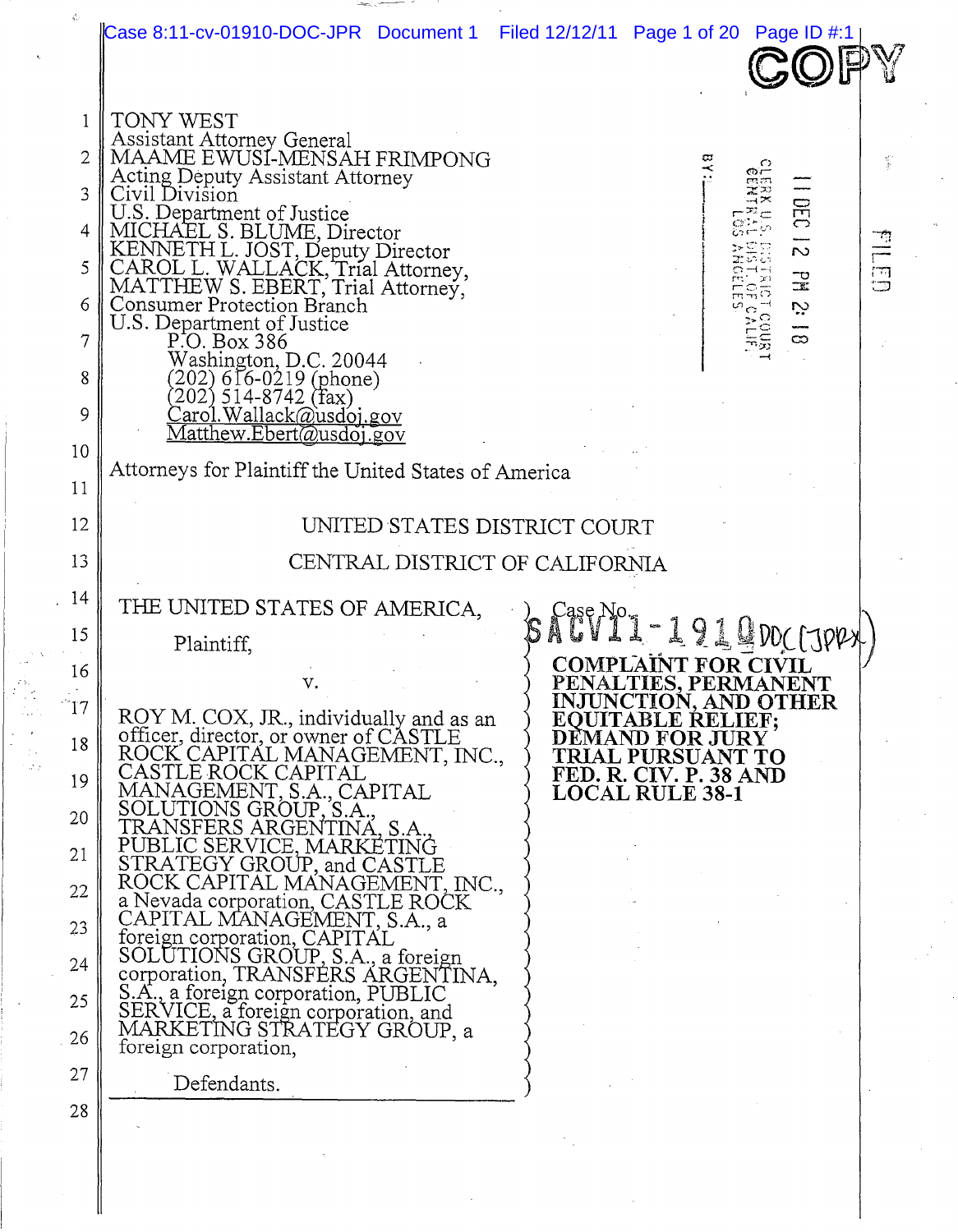1 Plaintiff, the United States of America, acting upon notification and 2 || authorization to the Attorney General by the Federal Trade Commission 3 ("Commission"), pursuant to Section 16(a)(1) of the Federal Trade Commission 4 | Act ("FTC Act"), 15 U.S.C.  $\S$  56(a)(1), for its Complaint alleges:

 $5 \parallel$  1. Plaintiff brings this action under Sections 5(a), 5(m)(1)(A), 13(b), and 6 | 16(a) of the FTC Act, 15 U.S.C.  $\S$  45(a), 45(m)(1)(A), 53(b), and 56(a), and 7 Section 6 of the Telemarketing and Consumer Fraud and Abuse Prevention Act 8 (the "Telemarketing Act"), 15 U.S.C. § 6105, to obtain monetary civil penalties,  $9 \parallel$  and permanent injunctive relief, and other equitable relief from Defendants for 10 their violations of Section 5(a) of the FTC Act, 15 U.S.C. § 45(a), and the 11 || Commission's Telemarketing Sales Rule ("TSR"), 16 C.F.R. Part 310, as 12 || amended.

#### 13 **JURISDICTION AND** VENUE"

 15 28·U.S.C; §§ 1331, 1337(a), 1345, and 1355, and 15 U.S.C. §§ 45(m)(1)(A), 16  $\vert$  53(b), and 56(a). This action arises under 15 U.S.C.  $\S$  45(a).  $14$  2. This Court has subject matter jurisdiction over this action pursuant to

17  $\parallel$  3. Venue is proper in this District under 28 U.S.C. §§ 1391(b) - (c) and 1395(a), and 15 U.S.C. § 53(b). 16 53(b), and 56(a). This action arises under 15 U.S.C. § 45(a).<br>17 3. Venue is proper in this District under 28 U.S.C. §§ 1391(b).<br>18 1395(a), and 15 U.S.C. § 53(b).

## 19 **FEDERAL TRADE COMMISSION**

20 4. The Commission is an independent agency of the United States 21 Government created by statute. 15 U.S.C.  $\S$ § 41 - 58. The Commission enforces 22 Section 5(a) of the FTC Act, 15 U.S.C. § 45(a), which prohibits unfair or 23 deceptive acts or practices in or affecting commerce. The Commission also 24 || enforces the Telemarketing Act. 15 U.S.C.  $\S\S 6101$  - 6108. Pursuant to the 25  $\parallel$  Telemarketing Act, the Commission promulgated and enforces the TSR, 16 C.F.R.  $126$  Part 310, which prohibits deceptive and abusive telemarketing acts or practices.

27  $\begin{array}{|c|c|c|c|c|}\n\hline\n28 & 2 \\
\hline\n\end{array}$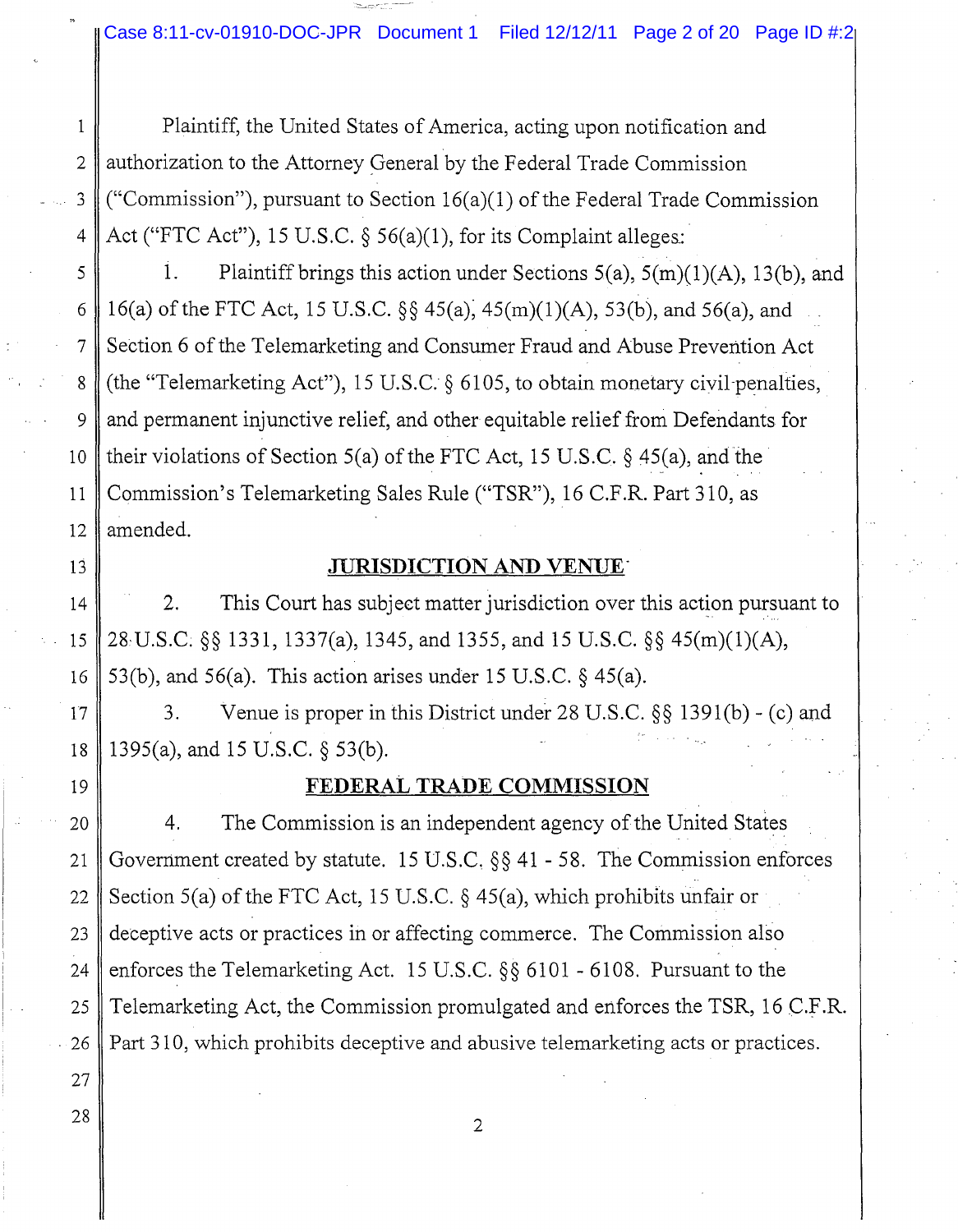Case 8:11-cv-01910-DOC-JPR Document 1 Filed 12/12/11 Page 3 of 20 Page ID #:3

#### **DEFENDANTS**

1

28

 Defendant Castle Rock Capital Management, Inc. ("Castle Rock, 3 Inc.") is a Nevada for-profit corporation with its principal place of business at 4 28202 Cabot Road, Suite 650, Laguna Niguel, California. Castle Rock, Inc., is a  $5 \parallel$  telemarketer that initiates outbound telephone calls to induce consumers to 6 purchase goods or services from its client sellers. Castle Rock, Inc., transacts or 7 has transacted business in this District and throughout the United States.  $2 \parallel 5$ .

 8 6. Defendant Castle Rock Capital Management, S.A., ("Castle Ruck,  $9 \parallel$  S.A.") is a foreign for-profit corporation with its principal place of business at 10 || Avenida Ricardo J. Alfaro, The Century Tower, Piso 4, Oficina 401-46, Panama 11 | City, Panama. Castle Rock, S.A., is a telemarketer that initiates outbound 12  $\parallel$  telephone calls to induce consumers to purchase goods or services from its client 13 Sellers. Castle Rock, S.A., transacts or has transacted business in this District and 14  $\parallel$  throughout the United States.

15 7. Defendant Capital Solutions Group, S.A., ("Capital Solutions") is a 14 sellers. Castle Rock, S.A., transacts or has transacted business in this District and<br>
16 throughout the United States.<br>
15 7. Defendant Capital Solutions Group, S.A., ("Capital Solutions") is a<br>
16 foreign for profit c 17 Ricardo J. Alfaro, The Century Tower, Piso 4, Oficina 401-46, Panama City, 18 Panama. Capital Solutions is a telemarketer that initiates outbound telephone calls 19 to induce consumers to purchase goods or services from its client sellers. Capital 20  $\parallel$  Solutions transacts or has transacted business in this District and throughout the 21 | United States.

 8. Defendant Transfers Argentina, S.A. ("Transfers Argentina") is a  $-22$ 23 || foreign for profit corporation with its principal places of business at Avenida 24 Ricardo J. Alfaro, The Century Tower, Piso 4, Oficina 401-46, Panama City, 25 || Panama and Azcuenaga 1592 PB-B, Buenos Aires, Argentina. Transfers 26  $\parallel$  Argentina is a telemarketer that initiates outbound telephone calls to induce 27  $\parallel$  consumers to purchase goods or services from its client sellers. Transfers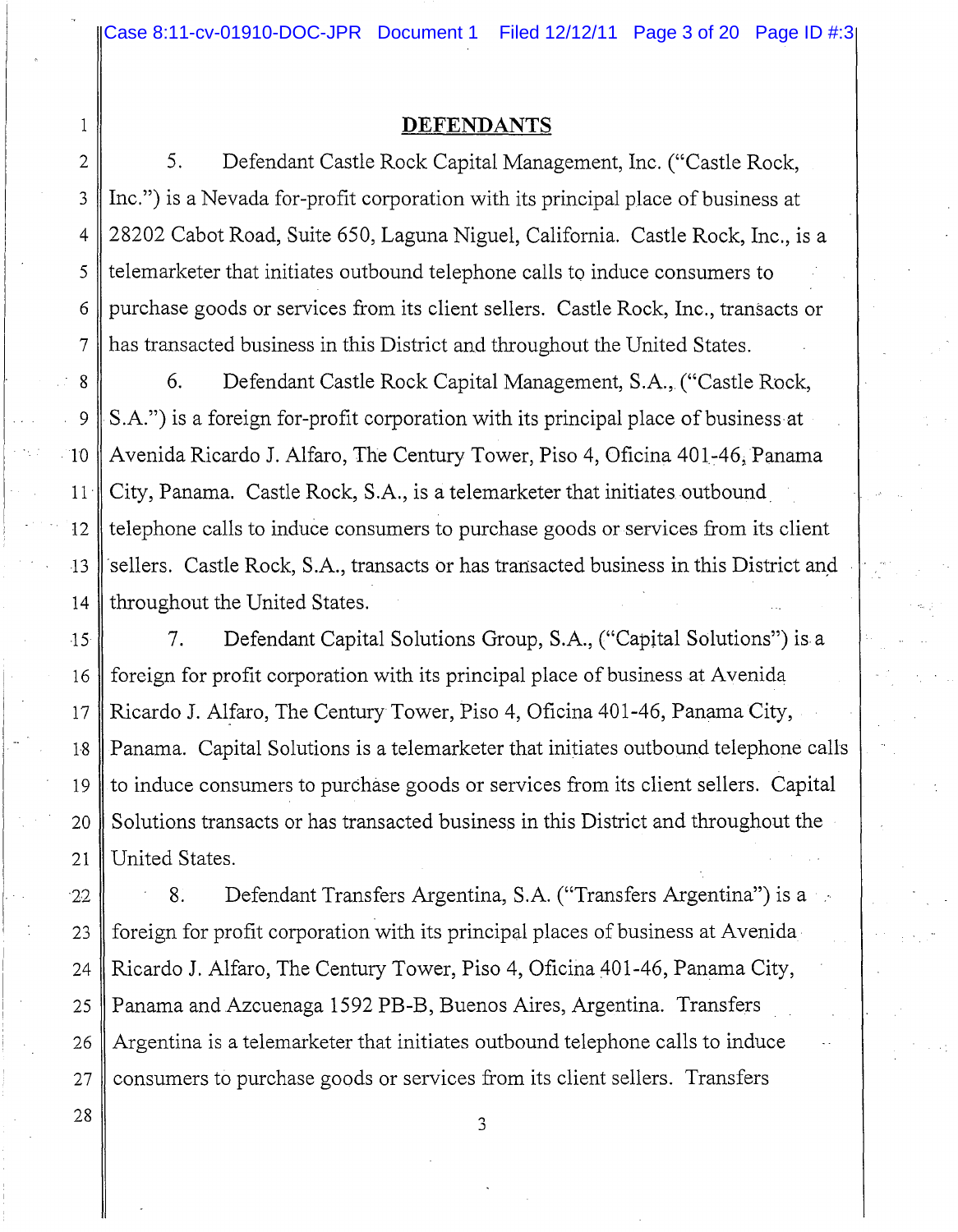1 Argentina transacts or has transacted business in this District and throughout the 2 United States.

3 || 9. Defendant Public Service is a foreign for-profit corporation with its 4 principal place of business at Suite 15, 1st Floor Oliaji Trade Centre, Francis 5 || Rahel Street, Victoria, Mahe, Seychelles. Public Service is a telemarketer that 6  $\parallel$  initiates outbound telephone calls to induce consumers to purchase goods or 7 services from its client sellers. Public Service transacts or has transacted business 8  $\parallel$  in this District and throughout the United States.

9 | 10. Defendant Marketing Strategy Group is a foreign for-profit 10  $\parallel$  corporation with its principal place of business at Attila u. 50, Budapest, Hungary. 11 Marketing Strategy Group is a telemarketer that initiates outbound telephone calls 12  $\parallel$  to induce consumers to purchase goods or services from its client sellers. 13 Marketing Strategy Group transacts or has transacted business in this District and 14  $\parallel$  throughout the United States.

 $-15$  11. Roy M. Cox, Jr., ("Cox") is an individual residing in Santa Ana, 16 California, which is located in this District. Cox is an officer, director, and/or 17 owner of, and has exercised ownership and control over, Castle-Rock, 18 || Inc., Castle Rock, S.A., Capital Solutions, Transfers Argentina, Public Service, 19 and Marketing Strategy Group (collectively, the "Corporate Defendants"). In 20  $\parallel$  connection with the matters alleged herein, defendant Cox transacts or has. 21  $\parallel$  transacted business in this District and throughout the United States. At all times 22 material to this Complaint, acting alone or in concert with others, defendant Cox 23  $\parallel$  has had the authority and responsibility to prevent or correct unlawful 24  $\parallel$  telemarketing practices of each of the Corporate Defendants, and has formulated, 25  $\parallel$  directed, controlled, or participated in the acts and practices of each of the 26 Corporate Defendants, including the acts and practices set forth in this Complaint. 27  $\parallel$  12. The Corporate Defendants have operated as a common enterprise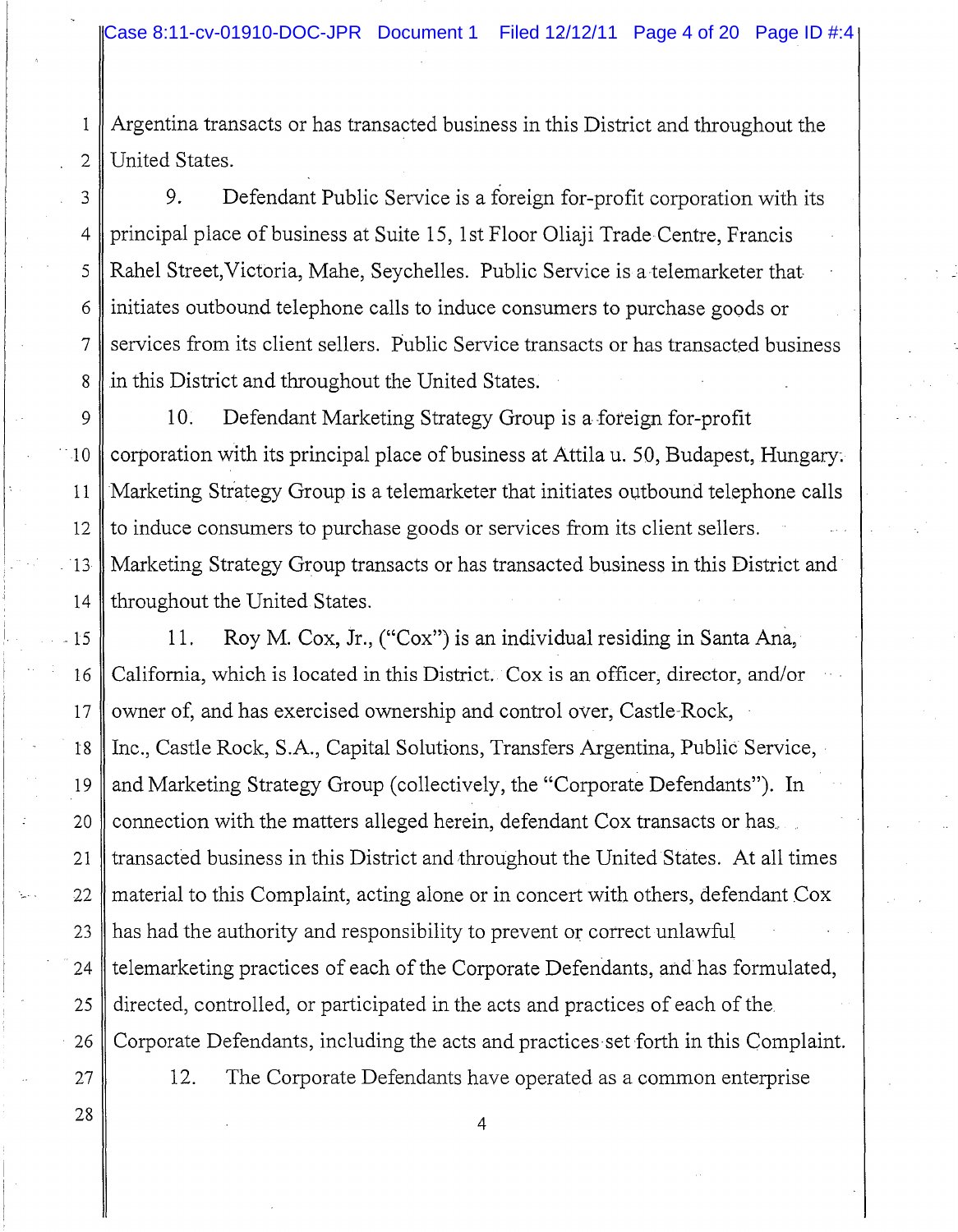1 while engaging in the unlawful acts and practices alleged below. Defendants have 2  $\parallel$  conducted the business practices described below through an interrelated network  $3 \parallel$  of companies that have common ownership, officers, managers, business 4 functions, employees, and office locations and have commingled funds. Because 5  $\parallel$  these Corporate Defendants have operated as a common enterprise, each of them is 6 jointly and severally liable for the acts and practices alleged below. Individual 7 defendant Cox has formulated, directed, controlled, had the authority to control, or 8 participated in the acts and practices of the Corporate Defendants that constitute  $9 \parallel$  the common enterprise.

10  $\parallel$  13. At all times material to this Complaint, Defendants have maintained a 11 substantial course of trade in or affecting commerce, as "commerce" is defined in 12 Section 4 of the FTC Act, 15 U.S.C.  $\S$  44.

#### 13 **THE TELEMARKETING SALES RULE**

 $14$  14. Congress directed the Commission to prescribe rules prohibiting 15  $\parallel$  abusive and deceptive telemarketing acts or practices pursuant to the 16 Telemarketing Act, 15 U.S.C. §§ 6101-6108. The Commission adopted the 17 original TSR in 1995, extensively amended it in 2003, and amended certain 18 provisions thereafter. 16 C.F.R. Part 310.

19 15. Among other things, the 2003 amendments to the TSR established a 20 do-not-call registry maintained by the Commission (the "National Do Not Call 21 Registry" or "Registry") of consumers who do not wish to receive certain types of 22  $\parallel$  telemarketing calls. Consumers can register their telephone numbers on the 23 Registry without charge either through a toll-free telephone call or over the 24 Internet at *donotcall.gov.* 

 25 16. Consumers who receive telemarketing calls to their registered Consumers who receive telemarketing calls to their registered 26  $\parallel$  numbers can complain of Registry violations the same way they registered, 27 through a toll-free telephone call or over the Internet at *donotcall.gov,* or by

 $28 \parallel$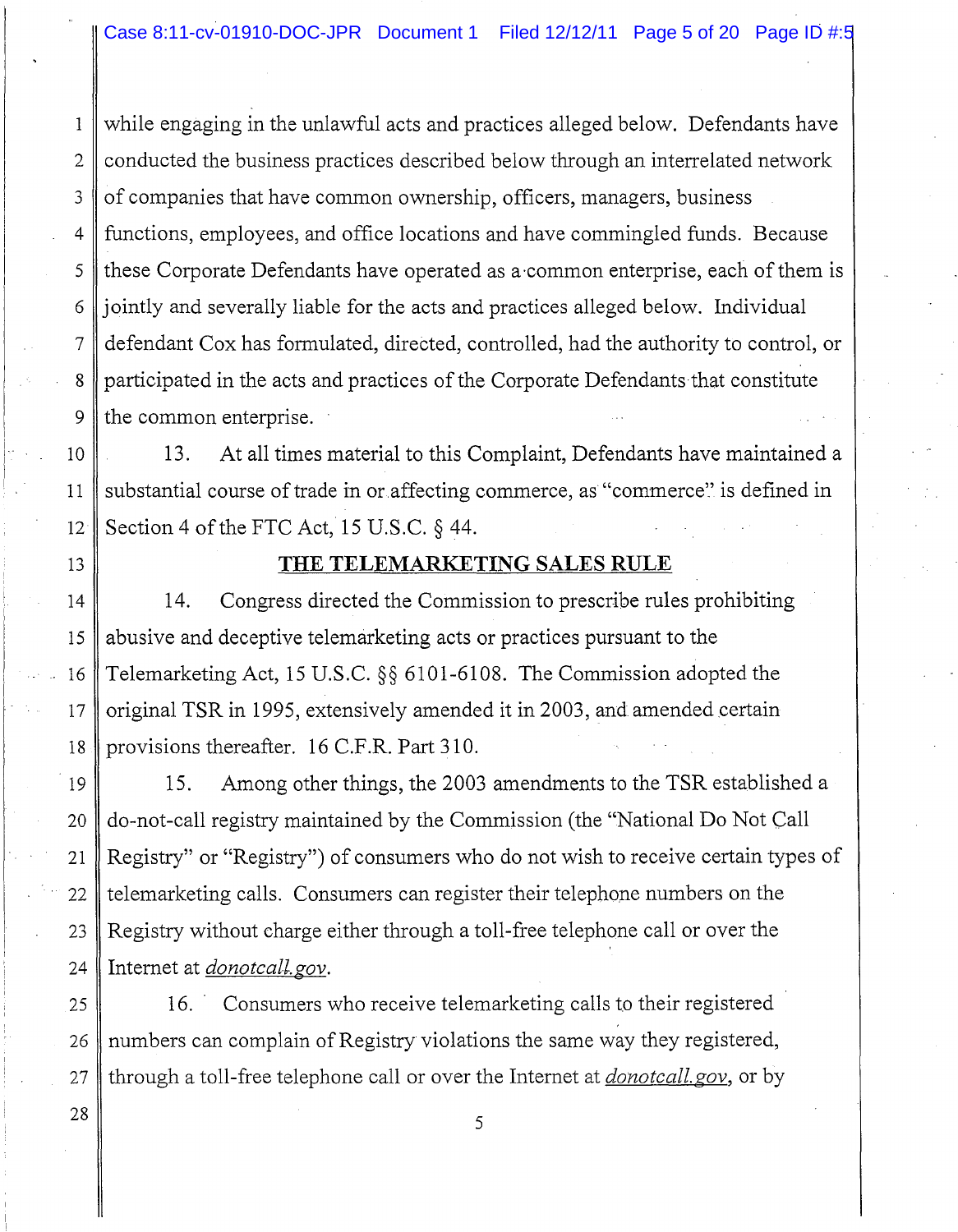1 || otherwise contacting law enforcement authorities.

2 | 17. The FTC allows sellers, telemarketers, and other permitted 3 organizations to access the Registry on the Internet at *telemarketing. donotcall. gov,*   $4 \parallel$  to pay the fee(s) if required, and to download the numbers not to call.

5 18. Under the TSR, a "telemarketer" means any person who, in 6  $\parallel$  connection with telemarketing, initiates or receives telephone calls to or from a 7 customer or donor. "Telemarketing," under the TSR, means a plan, program, or 8  $\parallel$  campaign which is conducted to induce the purchase of goods or services or a 9  $\parallel$  charitable contribution, by use of one or more telephones and which involves more 10 than one interstate telephone call. 16 C.F.R.  $\S 310.2$ (cc) and (dd).

 $11$  | 19. Under the TSR, an "outbound telephone call" means a telephone call 12  $\parallel$  initiated by a telemarketer to induce the purchase of goods or services or to solicit 13 || a charitable contribution. 16 C.F.R.  $\S 310.2(v)$ .

 $14$  | 20. The TSR prohibits sellers and telemarketers from initiating an 15 outbound telephone call to numbers on the Registry in violation of the TSR. 16 16 C.F.R. § 310.4(b)(1)(iii)(B).

17 21. The TSR also prohibits sellers and telemarketers from initiating an 18  $\parallel$  outbound telephone call to any person when that person previously has stated that 19 he or she does not wish to receive an outbound telephone call made by or on 20  $\parallel$  behalf of the seller whose goods or services are being offered. 16 C.F.R. 21  $\frac{1}{2}$  \$ 310.4(b)(1)(iii)(A).

 $\parallel$  22. The TSR requires that sellers and telemarketers transmit or cause to  $\parallel$  be transmitted the telephone number of the telemarketer and, when made available  $\parallel$  by the telemarketer's carrier, the name of the telemarketer, to any caller 25 || identification service in use by a recipient of a telemarketing call, or transmit the  $\parallel$  customer service number of the seller on whose behalf the call is made and, when 27 made available by the telemarketer's seller, the name of the seller. 16 C.F.R.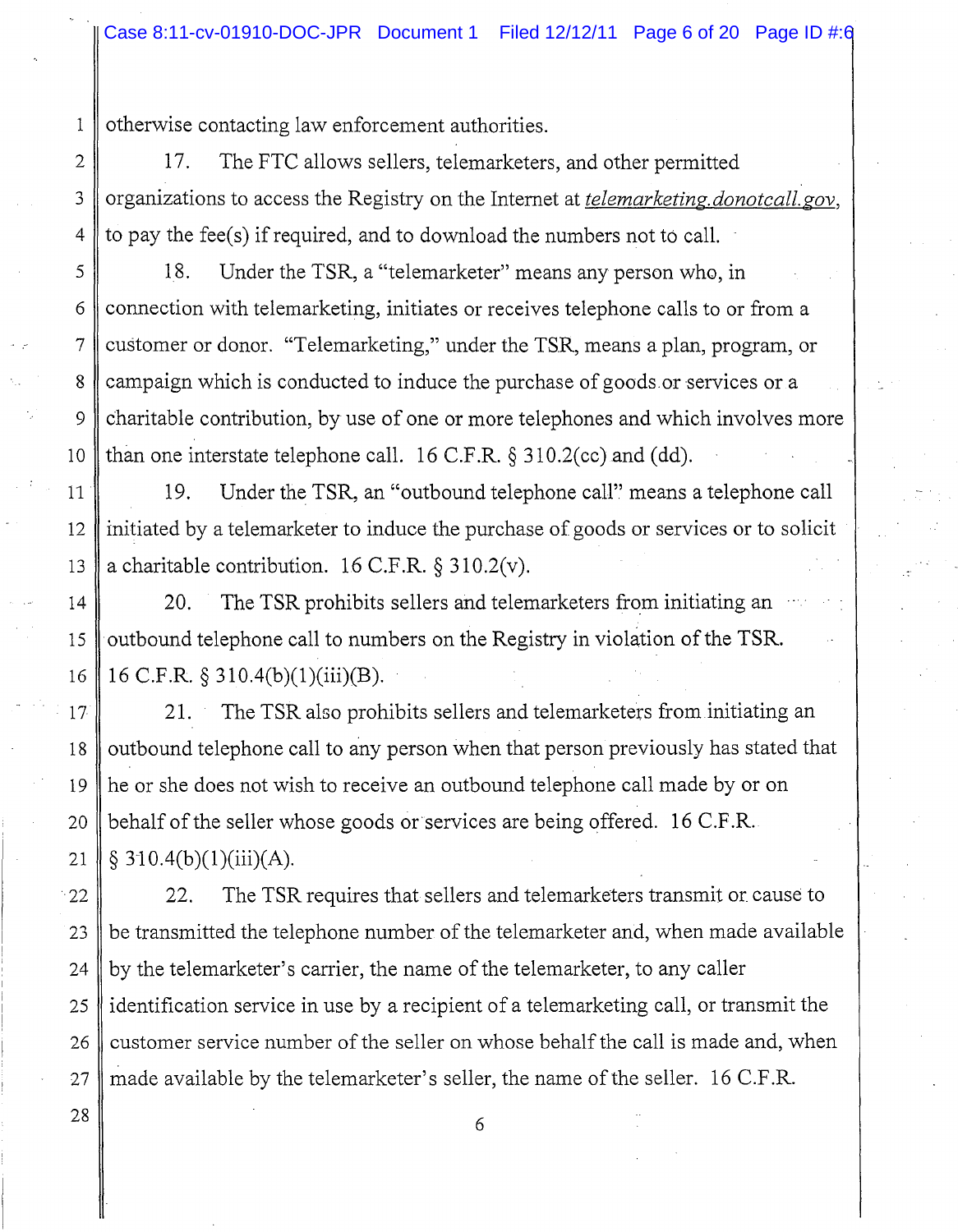$1 \parallel \xi$  310.4(a)(8).

23. 3 initiating a telephone call that delivers a prerecorded message to induce the 4 purchase of any good or service unless the seller has obtained from the recipient of 5  $\parallel$  the call an express agreement, in writing, that evidences the willingness of the  $\perp$ 6  $\parallel$  recipient of the call to receive calls that deliver prerecorded messages by or on -7 behalf of a specific seller. The express agreement must include the recipient's  $8 \parallel$  telephone number and signature, must be obtained after a clear and conspicuous  $9 \parallel$  disclosure that the purpose of the agreement is to authorize the seller to place 10 prerecorded calls to such person, and must be obtained without requiring, directly 11  $\parallel$  or indirectly, that the agreement be executed as a condition of purchasing any  $\sim$ 12 | good or service. 16 C.F.R.  $\S 310.4(b)(1)(v)(A)$ . 2 23. As amended, effective September 1, 2009, the TSR prohibits

13  $\parallel$  24. It is a violation of the TSR for any person to provide substantial 14 assistance or support to any seller or telemarketer when that person knows or 15  $\parallel$  consciously avoids knowing that the seller or telemarketer is engaged in any 16 practice that violates Sections 310.3(a), (c) or (d), or 310.4 of the TSR. 16 C.F.R.  $17 \nparallel \S 310.3(b)$ .

 $\parallel$  25. Pursuant to Section 3(c) of the Telemarketing Act, 15 U.S.C.  $\parallel$  § 6102(c), and Section 18(d)(3) of the FTC Act, 15 U.S.C. § 57a(d)(3), a violation  $\parallel$  of the TSR constitutes an unfair or deceptive act or practice in or affecting 21 commerce, in violation of Section 5(a) of the FTC Act, 15 U.S.C.  $\S$  45(a).

### 22 **DEFENDANTS' BUSINESS ACTIVITIES**

#### 23 **Defendants' Abusive Telemarketing Practices**

24 | 26. Defendants are "telemarketer[s]" engaged in "telemarketing," as 25  $\parallel$  defined by the TSR, 16 C.F.R.  $\S$  310.2.

26  $\parallel$  27. Defendants are telemarketers that initiate outbound telephone calls to 27  $\parallel$  consumers in the United States to induce the purchase of goods or services sold by -

 $\begin{array}{c|c|c|c} 28 & & & & & & 7 \end{array}$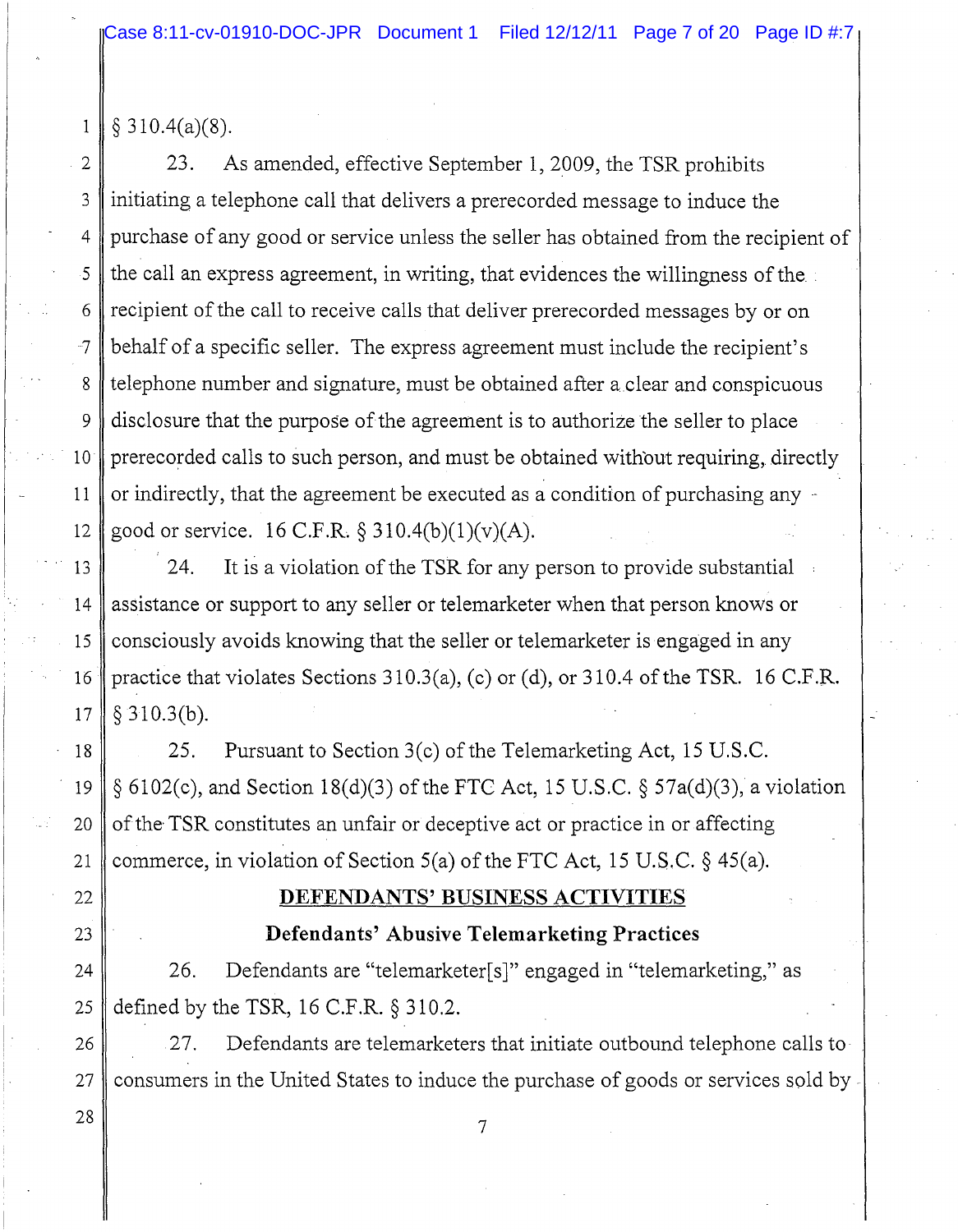$_1$  Defendants' clients.

 $_2$  | 28. Defendants have engaged in telemarketing by a plan, program, or  $_3$  campaign conducted to induce the purchase of goods or services by use of one or  $_4$  | more telephones and which involves more than one interstate telephone call.  $_5$  Specifically, Defendants sell a telemarketing service that delivers prerecorded  $6 \parallel$  voice messages through telephone calls. This service is known as "voice  $_7 \parallel$  broadcasting" or "robocalling."

 $\|$  29. Since at least 2008, Defendants have called consumers' telephone  $9$  numbers on the National Do Not Call Registry.

 $_{10}$  30. In the course of the telemarketing described above, Defendants are  $_{11}$  aware of the name of the calling party that is transmitted to caller identification  $_{12}$  services for calls made by Defendants. Defendants, through their clients or agents,  $_{13}$  are able to alter the name of the calling party that is transmitted to caller  $_{14}$  identification services for calls made by Defendants.

 $15$  31. In numerous instances, Defendants have made telemarketing calls that  $_{16}$  transmitted or caused to be transmitted caller names that did not name Defendants  $_{17}$  or the seller on whose behalf Defendants were making the telephone call. For  $_{18}$  example, in numerous instances, when providing voice broadcasting services to  $_{19}$  clients selling credit card interest rate reduction programs, extended automobile 20 warranties, or home security systems, Defendants transmitted *or* caused to be.  $_{21}$  transmitted to consumers the name "CARD SERVICES," "CREDIT SERVICES,"  $_{22}$  || or "PRIVATE OFFICE."

 $23$  32. In numerous instances on or after September 1, 2009, Defendants  $_{24}$   $\parallel$  made outbound calls that delivered prerecorded messages to induce the sale of  $25 \parallel$  goods or services when the persons to whom these telephone calls were made had.  $_{26}$  not expressly agreed, in writing, to authorize the seller to place prerecorded calls  $_{27}$  to such person.

 $\begin{array}{|c|c|c|c|c|}\n\hline\n28 & & & & 8 \\
\hline\n\end{array}$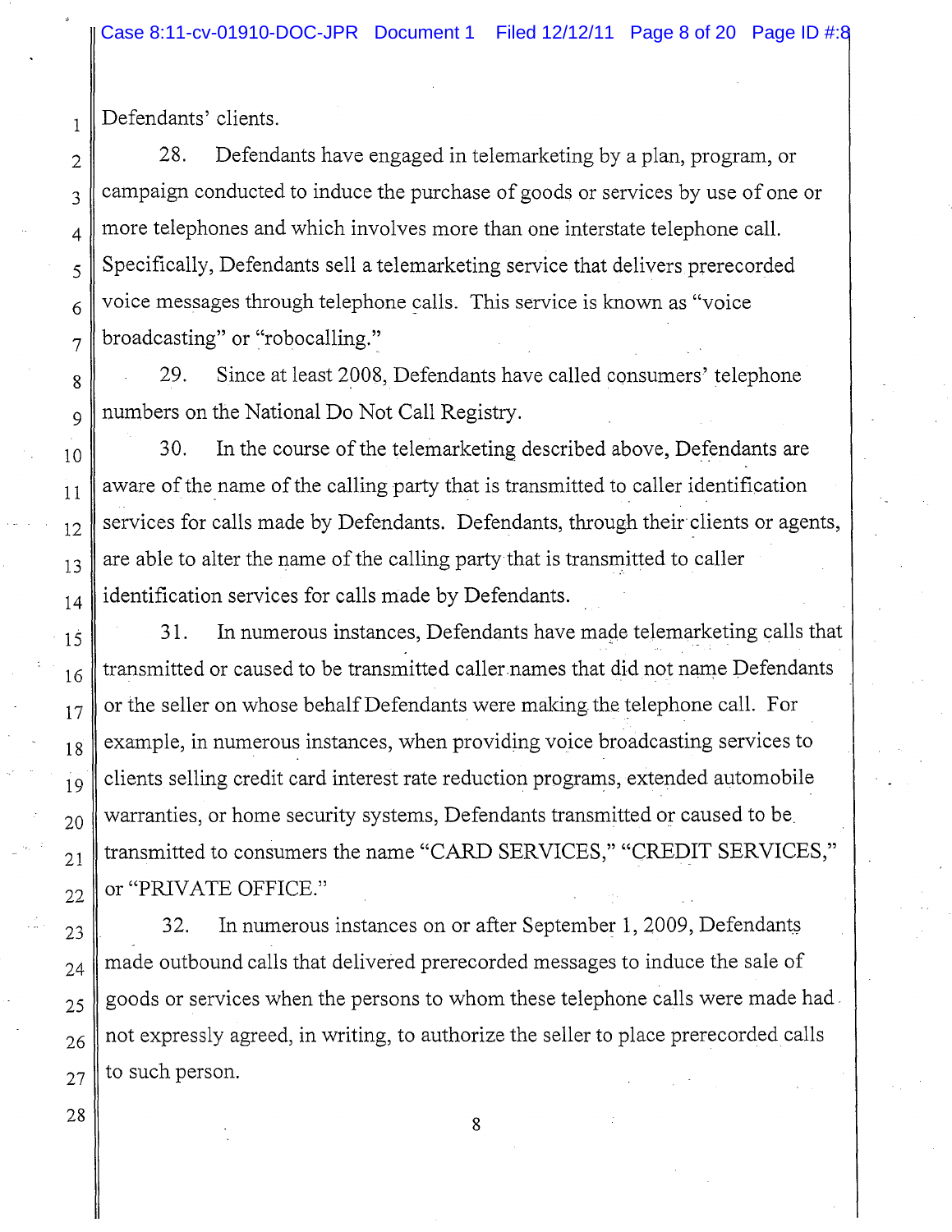## 1 **Assisting and Facilitating Abusive Telemarketing Practices**

2  $\parallel$  33. Since at least 2008, Defendants have provided substantial assistance  $3 \parallel$  and support to their clients, by, among other things, engaging in the conduct set 4 forth in Paragraphs 26-32, even though Defendants knew or consciously avoided 5 knowing that the clients were engaged in violations of Section 310.4 of the TSR.

# 6 **VIOLATIONS OF THE TELEMARKETING SALES RULE**

## 7 **Count I (Violating the National Do Not Call Registry)**

8 34. In numerous instances, in connection with telemarketing, Defendants 9 engaged in or caused others to engage in initiating an outbound telephone call to a 10 person's telephone number on the National Do Not Call Registry in violation of 11 || the TSR, 16 C.F.R.  $\S 310.4(b)(1)(iii)(B)$ . knowing that the clients were engaged in violations of Section 310.4 of the TSR.<br> **VIOLATIONS OF THE TELEMARKETING SALES RULE**<br> **Count I (Violating the National Do Not Call Registry)**<br>
34. In numerous instances, in connect

4

## 12 **Count II (Failing to Transmit Proper Caller ID)**

 $13 \parallel$  35. In numerous instances, in connection with telemarketing, Defendants  $\parallel$  14 | have failed to transmit or cause to be transmitted the name of the telemarketer or 15 of the seller to any caller identification service in use by a recipient of a 16 telemarketing call in violation of the TSR, 16 C.F.R.  $\S$  310.4(a)(8).

## 17 **Count III (Initiating Unlawful Prerecorded Messages)**

18 36. In numerous instances on or after September 1, 2009, Defendants - 19 have initiated outbound telephone calls delivering prerecorded messages to induce 20 the purchase of goods or services when the persons to whom these telephone calls 21 were made had not expressly agreed, in writing, to authorize the seller to place 22 || prerecorded calls to such person. 36. In numerous instances on or after September 1, 2009, Defendants<br>
23 have initiated outbound telephone calls delivering prerecorded messages to induce<br>
20 the purchase of goods or services when the persons to whom these

24 || abusive telemarketing acts or practices that violate the TSR, 16 C.F.R.  $\S$ 25 310.4(b)(1)(v)(A).

 $26$  |  $111$ 

- $27$  || ///
- $\begin{array}{c|c} 28 & 9 \end{array}$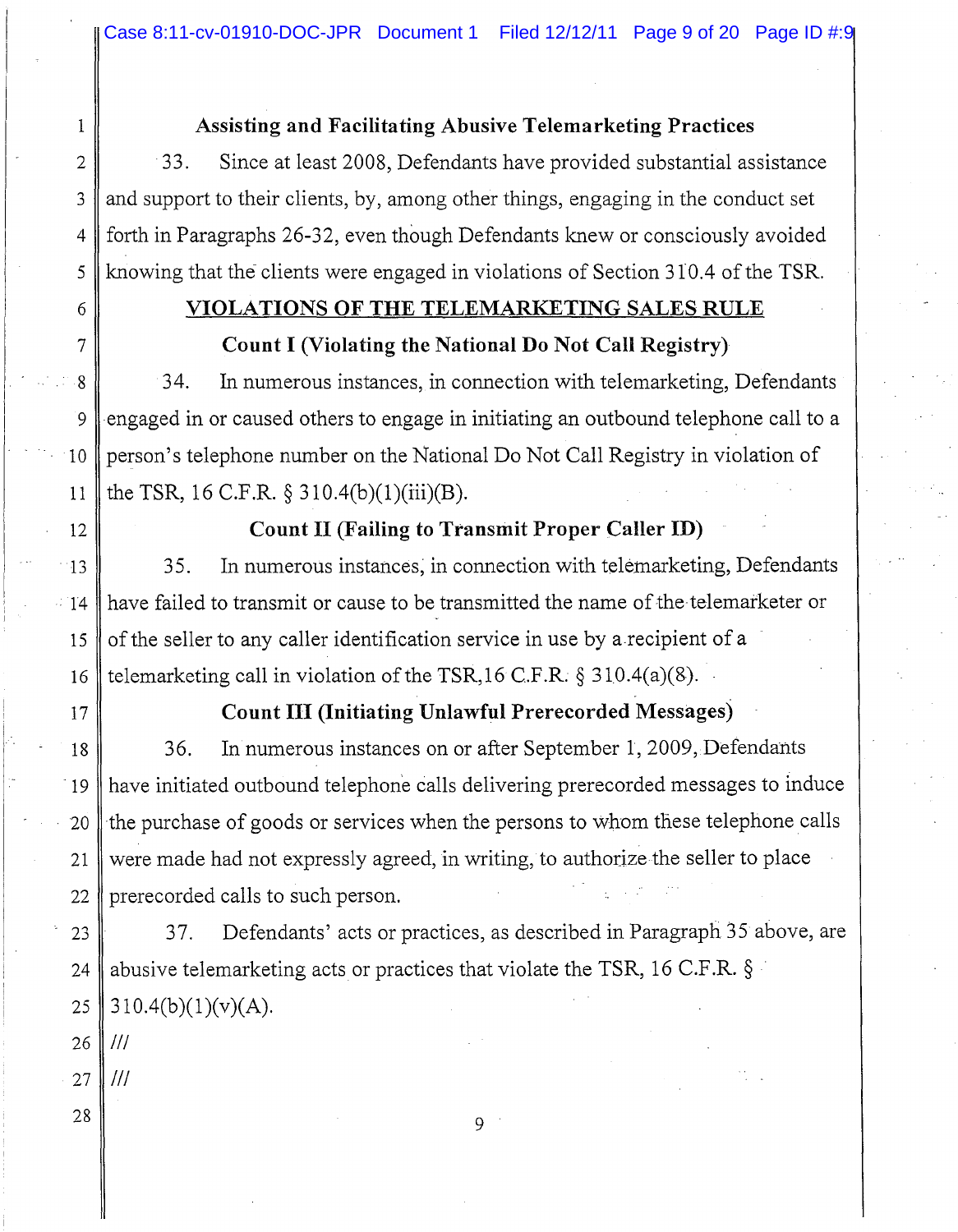# Count IV (Assisting and Facilitating Abusive Telemarketing Acts or Practices)

 $3 \parallel$  38. In numerous instances, Defendants have provided substantial  $_4$  || assistance or support, as described in Paragraphs 26 through 32, to sellers or  $_5$  telemarketers whom Defendants knew or consciously avoided knowing were  $6 \parallel$  engaged in violations of § 310.4 of the TSR.

 $7 \parallel 39$ . Defendants' substantial assistance or support as alleged in Paragraph  $\{8 \mid 37 \text{ above violates the TSR, 16 C.F.R. } \S 310.3(b). \}$ 

### 9 CONSUMER INJURY

 $_{10}$   $\parallel$  40. Consumers have suffered and will continue to suffer injury as a result  $_{11}$  of Defendants' violations of the TSR. Absent injunctive relief by this Court,  $_{12}$  Defendants are likely to continue to injure consumers and harm the public interest.

1

2

# 13 THIS COURT'S POWER TO GRANT RELIEF

 $14$  41. Section 13(b) of the FTC Act, 15 U.S.C. § 53(b), empowers this  $_{15}$  Court to grant injunctive and other ancillary relief to prevent and remedy any  $_{16}$  violation of any provision of law enforced by the Commission.

 $17$  42. Section 5(m)(1)(A) of the FTC Act, 15 U.S.C. § 45(m)(1)(A), as  $_{18}$  || modified by Section 4 of the Federal Civil Penalties Inflation Adjustment Act of  $_{19}$  | 1990, 28 U.S.C. § 2461, as amended, and as implemented by 16 C.F.R. § 1.98(d)  $_{20}$  (2009), authorizes this Court to award monetary civil penalties of up to \$11,000  $_{21}$  for each violation of the TSR committed on or before February 9, 2009, and up to  $22 \times 15,000$  for each violation of the TSR committed after February 9, 2009.  $_{23}$  Defendants' violations of the TSR were committed with the knowledge required  $_{24}$  by Section 5(m)(1)(A) of the FTC Act, 15 U.S.C. § 45(m)(1)(A).

 $25$  43. This Court, in the exercise of its equitable jurisdiction, may award  $_{26}$  ancillary relief to remedy injury caused by Defendants' violations of the TSR and  $_{27}$  the FTC Act.

 $\begin{array}{c|c|c|c} \hline 28 & 10 \end{array}$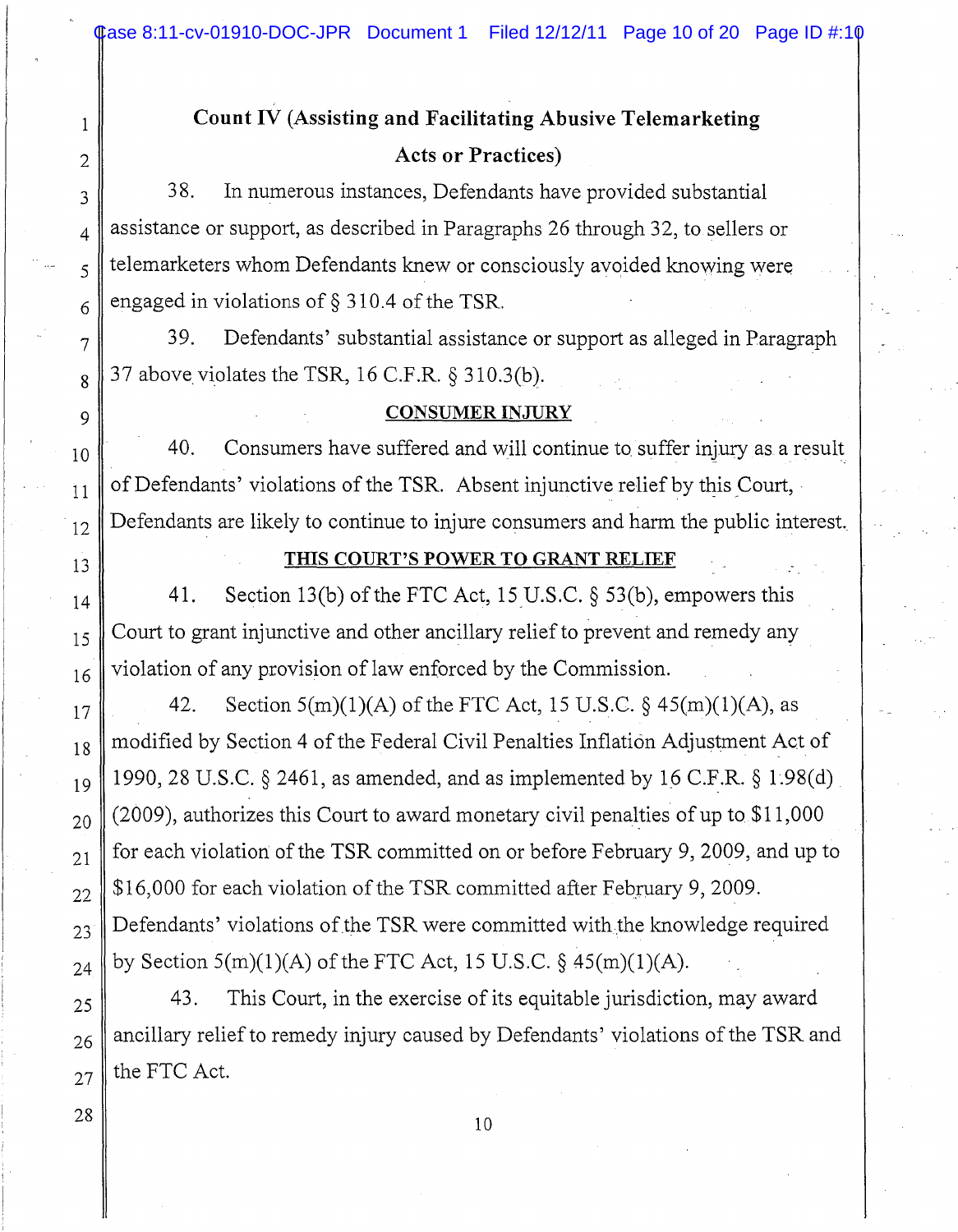Case 8:11-cv-01910-DOC-JPR Document 1 Filed 12/12/11 Page 11 of 20 Page ID #:11

#### 1 **PRAYER FOR RELIEF**

2 Wherefore, Plaintiff requests that this Court, as authorized by Section 13(b) 3 || of the FTC Act, 15 U.S.C.  $\S$ § 53(b), and pursuant to its own equitable powers: Award Plaintiff such preliminary injunctive and ancillary relief as may be necessary to avert the likelihood of ongoing law violations during the pendency of this action, including, but not limited to, temporary and preliminary injunctions; Enter judgment against Defendants and in favor of Plaintiff for each violation alleged in this Complaint; Award Plaintiff monetary civil penalties from each Defendant for every violation of the TSR; Enter a permanent injunction to prevent future violations of the TSR and the FTC Act by Defendants; Order Defendants to pay the costs of this action; and Award Plaintiff such other and additional relief as the Court may determine to be just and proper. **FOR THE PLAINTIFF: UNITED STATES OF AMERICA**  21 December  $\delta$ , 2011 TONY WEST Assistant Attorney General, Acting Deputy Assistant Attorney, J  $\overline{\mathbf{r}}$ Ī Ī Ī 4 5 6 7 8 9 10 11 12 13 14 15 16 17 18 19 20 A. B. C. D. E. F. Respectfully submitted, 22 23 24 25 26 27 28 MAAME EWUSI-MENSAH FRIMPONG U.S. Department of Justice MICHAEL S. BLUME, Director Consumer Protection Branch KENNETH L. JOST, Deputy Director Consumer Protection Branch 11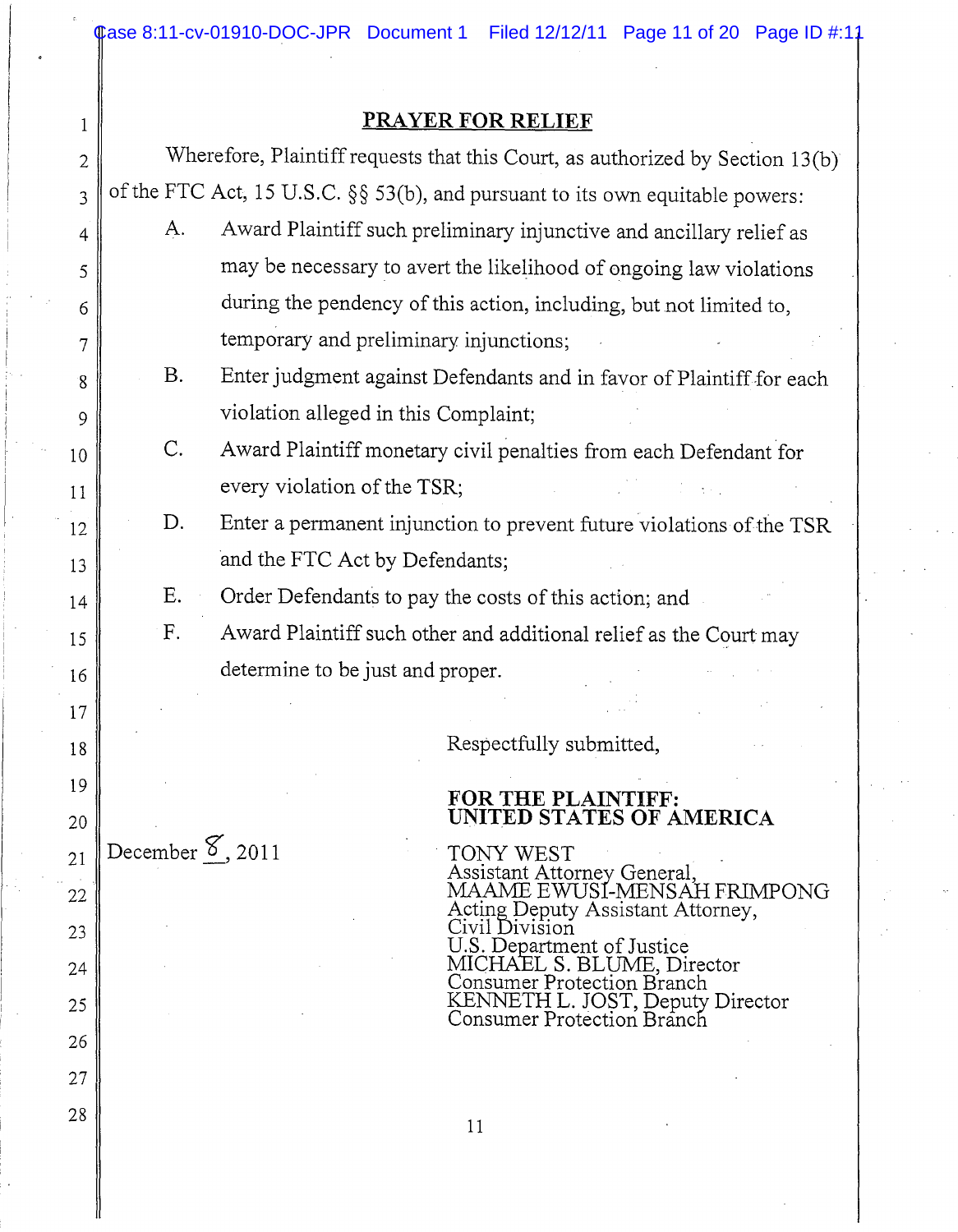1

2

8

16

17

18

19

20

21

22

23

24

25

26

27

 $\overline{\phantom{a}}$  $\overline{r}$  $\ddot{\cdot}$  $\ddot{\phantom{0}}$  $\mathbb{P}^{\bullet}$ . Box 386 .<br>, i<br>I  $\overline{)}$ CAROL L. WALLACK  $3 \parallel$  MATTHEW S. EBERT Trial Attorneys 4 | Consumer Protection Branch U.S. Department of Justice  $W$ ashington, D.C. 20044  $6 \parallel$  (202) 616-0219 (phone)<br>(202) 514-8742 (fax) 7 arol. Wallack @usdoi.gov  $M$ atthew.Ebert@usdoi.gov

#### $\mathbf{Q} \parallel \qquad \qquad \qquad \qquad \qquad \qquad \qquad \qquad \qquad \qquad \qquad \mathbf{OF}\text{ COUNSEL}:$

J  $\overline{\phantom{a}}$  $\text{JAMES H. DAVIS}$ ľ  $\overline{\phantom{a}}$ I Ĵ 55 West Monroe Street 10 C. STEVEN BAKER Director, Midwest Region Attorney, Midwest Region 12 MATTHEW H. WERNZ Attorney, Midwest Region 13 || Federal Trade Commission 14 Suite 1825  $(312)$  960-5634; jdavis@ftc.gov

 $\ddot{\phantom{0}}$  $\left(312\right)$  960-5596; mwernz@ftc.gov -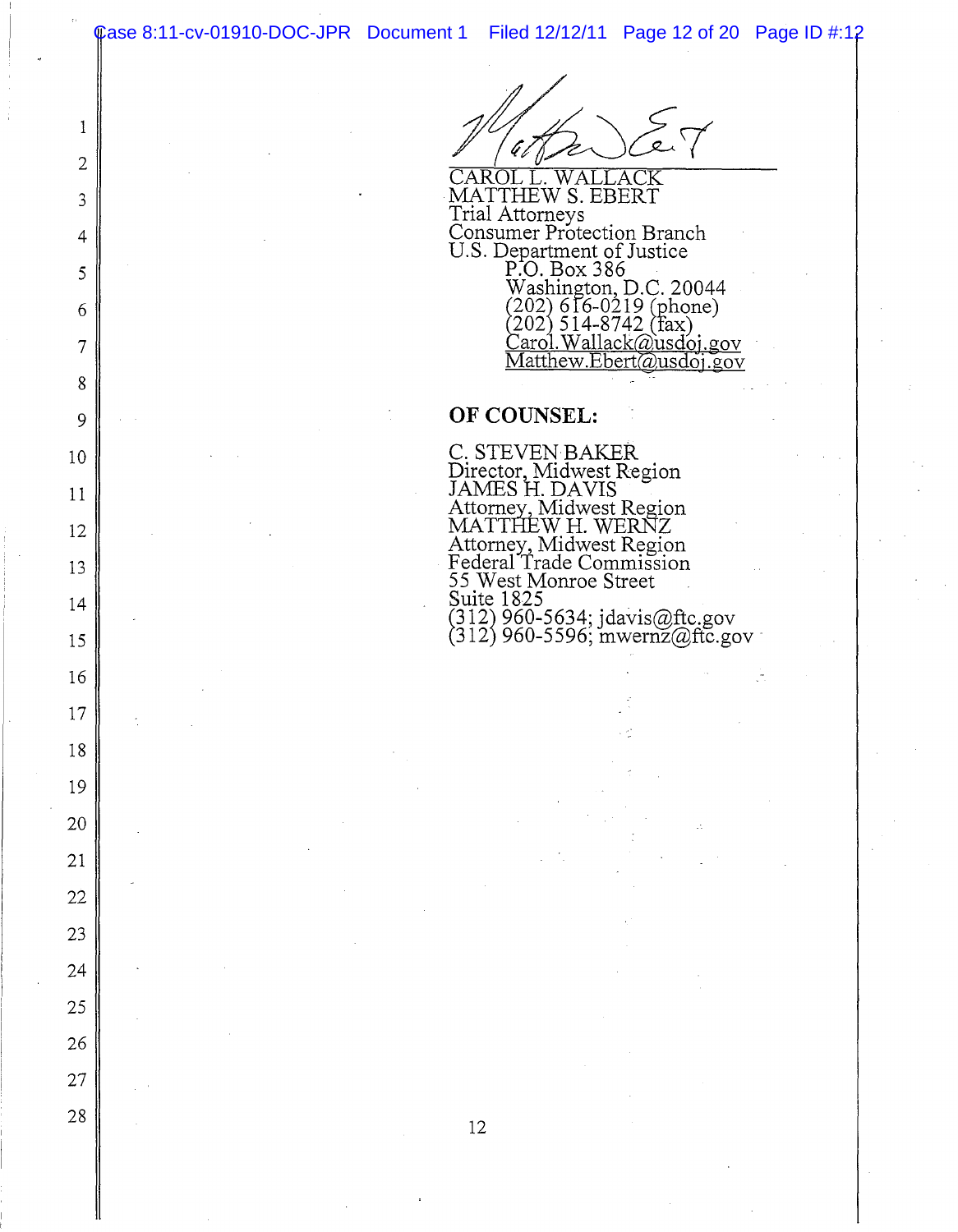#### DEMAND FOR JURY TRIAL

Plaintiff. the United States of America, hereby demands trial by jury.

#### UNITED STATES OF AMERICA FOR THE PLAINTIFF:

December  $8,2011$ 

1

2

3

4

5

6

7

8

9

10

11

12

13

14

15

16

17

18

19

20

21

22

23

24

25

26

27

28

 Assistant Attorney General, Acting Deputy Assistant Attorney, U.S. Department of Justice j  $\ddot{\phantom{0}}$ Ĺ .<br>مر TONY WEST MAAME EWUSI-MENSAH FRIMPONG U.S. Department of Justice<br>MICHAEL S. BLUME, Director Consumer Protection Branch Consumer Protection Branc U.S. Department of Justice<br>MICHAEL S. BLUME, Director<br>Consumer Protection Branch<br>KENNETH L. JOST, Deputy Director<br>Consumer Protection Branch

/ Van Part

CAROL L. WALLA MATTHEW S. EBERT i<br>I Î l<br>. Ī )  $\overline{\phantom{a}}$ Trial Attorneys Consumer Protection Branch U.S. Department of Justice P.O. Box 386 Washington, D.C. 20044<br>(202) 616-0219 (phone)<br>(202) 514-8742 (fax)<br><u>Carol.Wallack@usdoj.gov</u>  $M$ atthew.Ebert $\overline{a}$ usdoj.gov

OF COUNSEL:

 C. STEVEN BAKER Ĵ Director, Midwest Region<br>JAMES H. DAVIS Attorney, Midwest Region<br>MATTHEW H. WERNZ j j  $\overline{a}$ ٦ Attorney, Midwest Region<br>Federal Trade Commission 55 West Monroe Street Suite 1825

 $\mathbf{r}$ (312) 960-5634; jdavis@ftc.gov (312) 960-5596; mwernz@ftc.gov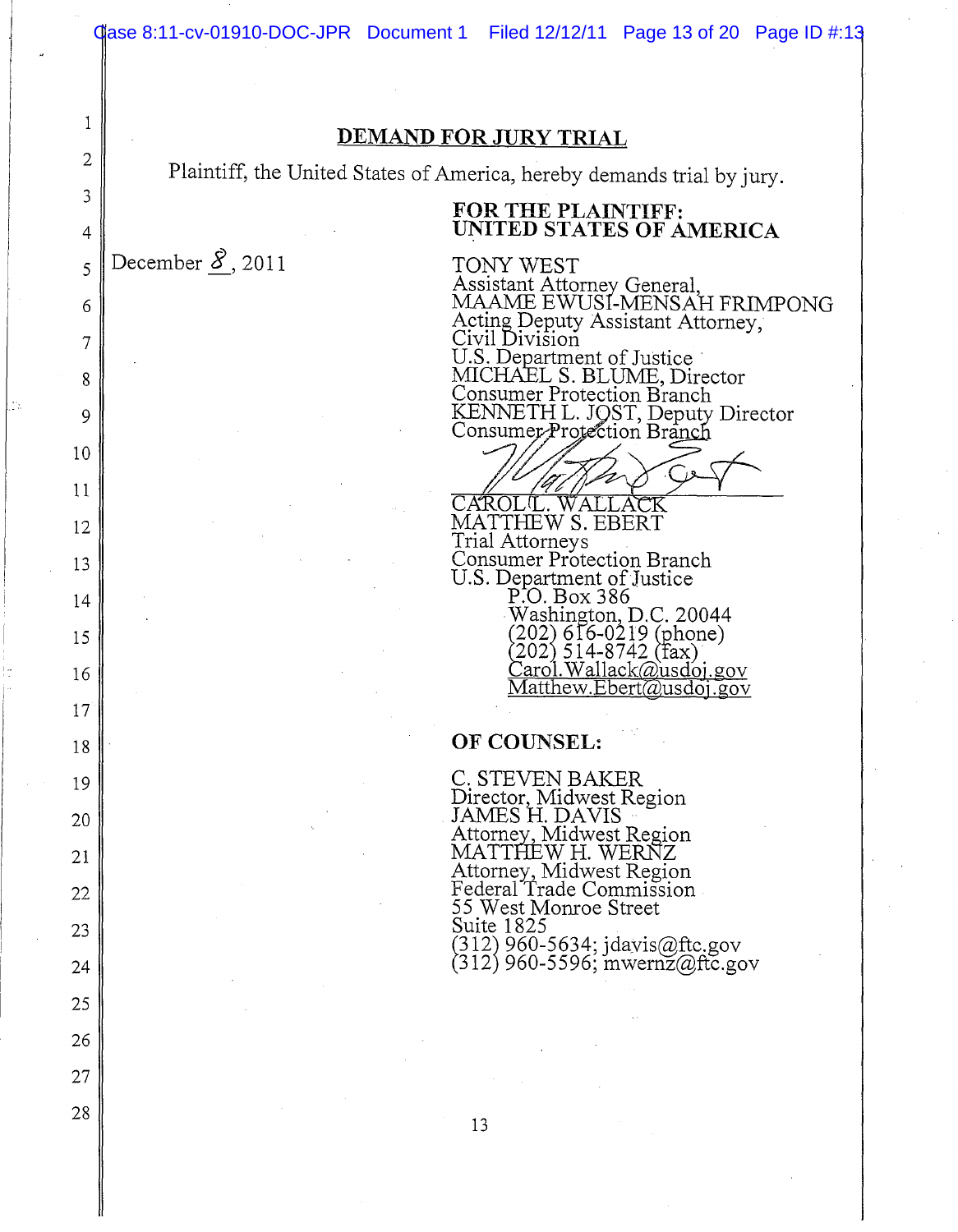

þ  $\overline{\phantom{a}}$ UNITED STATES DISTRICT COURT, CENTRAL DISTRICT OF CALIFORNIA CIVIL COVER SHEET

| THE UNITED STATES OF AMERICA                                                        | I (a) PLAINTIFFS (Check box if you are representing yourself $\square$ )                                                                                                 |              |                                                                                                                                  | <b>DEFENDANTS</b> | (continued on Attachment to Civil Cover Sheet) |                     |             | ROY M. COX, JR., individually and as an officer, director, or owner of CASTLE<br>ROCK CAPITAL MANAGEMENT, INC., CASTLE ROCK CAPITAL<br>MANAGEMENT, S.A., CAPITAL SOLUTIONS GROUP, S.A., |                                             |                                |  |
|-------------------------------------------------------------------------------------|--------------------------------------------------------------------------------------------------------------------------------------------------------------------------|--------------|----------------------------------------------------------------------------------------------------------------------------------|-------------------|------------------------------------------------|---------------------|-------------|-----------------------------------------------------------------------------------------------------------------------------------------------------------------------------------------|---------------------------------------------|--------------------------------|--|
| yourself, provide same.)                                                            | (b) Attorneys (Firm Name, Address and Telephone Number. If you are representing                                                                                          |              |                                                                                                                                  |                   | Attomeys (If Known)                            |                     |             |                                                                                                                                                                                         |                                             |                                |  |
| (202) 616-0219                                                                      | CAROL L. WALLACK and MATTHEW S. EBERT, U.S. Department of<br>Justice, Consumer Protection Branch, P.O. Box 386, Washington, D.C. 20044,                                  |              |                                                                                                                                  |                   |                                                |                     |             |                                                                                                                                                                                         |                                             |                                |  |
| II. BASIS OF JURISDICTION (Place an X in one box only.)                             |                                                                                                                                                                          |              | III. CITIZENSHIP OF PRINCIPAL PARTIES - For Diversity Cases Only<br>(Place an X in one box for plaintiff and one for defendant.) |                   |                                                |                     |             |                                                                                                                                                                                         |                                             |                                |  |
| 1 U.S. Government Plaintiff                                                         | □ 3 Federal Question (U.S.<br>Government Not a Party)                                                                                                                    |              | Citizen of This State                                                                                                            |                   |                                                | PTF DEF<br>$\Box$ 1 | $\Box$ 1    | Incorporated or Principal Place<br>of Business in this State                                                                                                                            |                                             | PTF<br>$\Box$ 4                |  |
| $\Box$ 2 U.S. Government Defendant                                                  | $\Box$ 4 Diversity (Indicate Citizenship<br>of Parties in Item III)                                                                                                      |              | Citizen of Another State                                                                                                         |                   |                                                | $\square$ 2         | $\square$ 2 | Incorporated and Principal Place $\Box$ 5 $\Box$ 5<br>of Business in Another State                                                                                                      |                                             |                                |  |
|                                                                                     |                                                                                                                                                                          |              | Citizen or Subject of a Foreign Country $\Box$ 3                                                                                 |                   |                                                |                     | $\square$   | Foreign Nation                                                                                                                                                                          |                                             | 口 6                            |  |
| IV. ORIGIN (Place an X in one box only.)<br>1 Original<br>Proceeding<br>State Court | $\Box$ 2 Removed from $\Box$ 3 Remanded from<br>Appellate Court                                                                                                          |              | $\Box$ 4 Reinstated or $\Box$ 5 Transferred from another district (specify):<br>Reopened                                         |                   |                                                |                     |             | $\Box$ 6 Multi-<br>District                                                                                                                                                             | $\Box$ 7 Appeal to District<br>Litigation   | Judge from<br>Magistrate Judge |  |
| CLASS ACTION under F.R.C.P. 23: □ Yes MNo                                           | V. REQUESTED IN COMPLAINT: JURY DEMAND: N Yes $\Box$ No (Check 'Yes' only if demanded in complaint.)                                                                     |              |                                                                                                                                  |                   |                                                |                     |             | MONEY DEMANDED IN COMPLAINT: \$ civil penalties                                                                                                                                         |                                             |                                |  |
|                                                                                     |                                                                                                                                                                          |              |                                                                                                                                  |                   |                                                |                     |             |                                                                                                                                                                                         |                                             |                                |  |
| See attached.                                                                       | VI. CAUSE OF ACTION (Cite the U.S. Civil Statute under which you are filing and write a brief statement of cause. Do not cite jurisdictional statutes unless diversity.) |              |                                                                                                                                  |                   |                                                |                     |             |                                                                                                                                                                                         |                                             |                                |  |
| VII. NATURE OF SUIT (Place an X in one box only.)                                   |                                                                                                                                                                          |              |                                                                                                                                  |                   |                                                |                     |             |                                                                                                                                                                                         |                                             |                                |  |
|                                                                                     |                                                                                                                                                                          |              |                                                                                                                                  |                   |                                                |                     |             |                                                                                                                                                                                         |                                             |                                |  |
| <b>MACTHER STATUTES AND</b>                                                         | <b>CONTRACT TEL</b>                                                                                                                                                      |              | TORTS <b>William</b>                                                                                                             |                   | <b>TORTS WILL</b>                              |                     |             | <b>PRISONER</b>                                                                                                                                                                         | <b>TABOR AREA</b>                           |                                |  |
| $\Box$ 400 State Reapportionment                                                    | $\Box$ 110 Insurance                                                                                                                                                     |              | PERSONAL INJURY                                                                                                                  |                   | PERSONAL                                       |                     |             | <b>PETITIONS</b>                                                                                                                                                                        | 710 Fair Labor Standards                    |                                |  |
| $\Box$ 410 Antitrust<br>$\Box$ 430 Banks and Banking                                | $\square$ 120 Marine<br>$\square$ 130 Miller Act                                                                                                                         |              | $\Box$ 310 Airplane<br>□ 315 Airplane Product                                                                                    |                   | PROPERTY<br>□ 370 Other Fraud                  |                     |             | J□ 510 Motions to<br>Vacate Sentence                                                                                                                                                    | Act<br>[□ 720 Labor/Mgmt.                   |                                |  |
| □ 450 Commerce/ICC                                                                  | $\Box$ 140 Negotiable Instrument                                                                                                                                         |              | Liability                                                                                                                        |                   | $\Box$ 371 Truth in Lending                    |                     |             | Habeas Corpus                                                                                                                                                                           | Relations                                   |                                |  |
| Rates/etc.                                                                          | $\Box$ 150 Recovery of                                                                                                                                                   |              | □ 320 Assault, Libel &                                                                                                           |                   | □ 380 Other Personal                           |                     |             | I□ 530 General                                                                                                                                                                          | □ 730 Labor/Mgmt.                           |                                |  |
| $\Box$ 460 Deportation                                                              | Overpayment &                                                                                                                                                            |              | Slander                                                                                                                          |                   |                                                |                     |             | Property Damage [□ 535 Death Penalty                                                                                                                                                    |                                             | Reporting &                    |  |
| □ 470 Racketeer Influenced                                                          | Enforcement of                                                                                                                                                           |              | □ 330 Fed. Employers'                                                                                                            |                   | □ 385 Property Damage □ 540 Mandamus/          |                     |             |                                                                                                                                                                                         |                                             | Disclosure Act                 |  |
| and Corrupt                                                                         | Judgment                                                                                                                                                                 |              | Liability                                                                                                                        |                   | Product Liability                              |                     |             | Other                                                                                                                                                                                   | □ 740 Railway Labor Act                     |                                |  |
| Organizations                                                                       | 151 Medicare Act                                                                                                                                                         | □ 340 Marine |                                                                                                                                  |                   |                                                |                     |             | BANKRUPTCY 16   0 550 Civil Rights                                                                                                                                                      | 790 Other Labor                             |                                |  |
| $\Box$ 480 Consumer Credit                                                          | □ 152 Recovery of Defaulted                                                                                                                                              |              | C 345 Marine Product                                                                                                             |                   | □ 422 Appeal 28 USC                            |                     |             | □ 555 Prison Condition                                                                                                                                                                  | Litigation                                  |                                |  |
| □ 490 Cable/Sat TV                                                                  | Student Loan (Excl.                                                                                                                                                      |              | Liability                                                                                                                        |                   | 158                                            |                     |             | <b>FORFEITURE/</b>                                                                                                                                                                      | □ 791 Empl. Ret. Inc.                       |                                |  |
| □ 810 Selective Service                                                             | Veterans)                                                                                                                                                                |              | □ 350 Motor Vehicle                                                                                                              |                   | □ 423 Withdrawal 28                            |                     |             | <b>STILL PENALIY TELEST</b>                                                                                                                                                             |                                             | Security Act                   |  |
| □ 850 Securities/Commodities/ □ 153 Recovery of                                     |                                                                                                                                                                          |              | □ 355 Motor Vehicle                                                                                                              |                   | <b>USC 157</b>                                 |                     |             | $\Box$ 610 Agriculture                                                                                                                                                                  | <b>PROPERTY RIGHTS</b>                      |                                |  |
| Exchange                                                                            | Overpayment of                                                                                                                                                           |              | Product Liability                                                                                                                |                   | <b>CIVIL RIGHTS - -</b>                        |                     |             | □ 620 Other Food &                                                                                                                                                                      | □ 820 Copyrights                            |                                |  |
| □ 875 Customer Challenge 12                                                         | Veteran's Benefits                                                                                                                                                       |              | □ 360 Other Personal                                                                                                             |                   | $\Box$ 441 Voting                              |                     |             | Drug                                                                                                                                                                                    | □ 830 Patent                                |                                |  |
| <b>USC 3410</b>                                                                     | □ 160 Stockholders' Suits                                                                                                                                                |              | Injury<br>□ 362 Personal Injury-                                                                                                 |                   | $\Box$ 442 Employment                          |                     |             | □ 625 Drug Related                                                                                                                                                                      | □ 840 Trademark                             |                                |  |
| 890 Other Statutory Actions                                                         | I□ 190 Other Contract                                                                                                                                                    |              | Med Malpractice                                                                                                                  |                   | □ 443 Housing/Acco-                            |                     |             | Seizure of                                                                                                                                                                              | <b>SOCIAL SECORITY 2.</b>                   |                                |  |
| □ 891 Agricultural Act                                                              | □ 195 Contract Product                                                                                                                                                   |              | □ 365 Personal Injury-                                                                                                           |                   | mmodations                                     |                     |             | Property 21 USC                                                                                                                                                                         | $\Box$ 861 HIA (1395ff)                     |                                |  |
| □ 892 Economic Stabilization                                                        | Liability                                                                                                                                                                |              | Product Liability                                                                                                                |                   | □ 444 Welfare                                  |                     |             | 881                                                                                                                                                                                     | $\Box$ 862 Black Lung (923)                 |                                |  |
| Act                                                                                 | □ 196 Franchise                                                                                                                                                          |              | □ 368 Asbestos Personal                                                                                                          |                   | □ 445 American with                            |                     |             | □ 630 Liquor Laws                                                                                                                                                                       | I□ 863 DIWC/DIWW                            |                                |  |
| $\Box$ 893 Environmental Matters                                                    | <b>NEREAL PROPERTY AND</b>                                                                                                                                               |              | Injury Product                                                                                                                   |                   | Disabilities -                                 |                     |             | □ 640 R.R. & Truck                                                                                                                                                                      | (405(g))                                    |                                |  |
| □ 894 Energy Allocation Act                                                         | □ 210 Land Condemnation                                                                                                                                                  |              | Liability                                                                                                                        |                   | Employment                                     |                     |             | $\Box$ 650 Airline Regs                                                                                                                                                                 | $\Box$ 864 SSID Title XVI                   |                                |  |
| $\square$ 895 Freedom of Info. Act                                                  | i□ 220 Foreclosure                                                                                                                                                       |              | IMMIGRATION 146 American with                                                                                                    |                   |                                                |                     |             | G60 Occupational                                                                                                                                                                        | $\square$ 865 RSI (405(g))                  |                                |  |
| □ 900 Appeal of Fee Determi-                                                        | □ 230 Rent Lease & Ejectment                                                                                                                                             |              | $\Box$ 462 Naturalization                                                                                                        |                   | Disabilities -                                 |                     |             | Safety /Health                                                                                                                                                                          | FEDERAL TAX SUITS                           |                                |  |
| nation Under Equal                                                                  | $\square$ 240 Torts to Land                                                                                                                                              |              | Application                                                                                                                      |                   | Other                                          |                     |             | □ 690 Other                                                                                                                                                                             | $\Box$ 870 Taxes (U.S. Plaintiff            |                                |  |
| Access to Justice                                                                   | I□ 245 Tort Product Liability                                                                                                                                            |              | □ 463 Habeas Corpus-                                                                                                             |                   | 440 Other Civil                                |                     |             |                                                                                                                                                                                         |                                             | or Defendant)                  |  |
| $\Box$ 950 Constitutionality of<br><b>State Statutes</b>                            | □ 290 All Other Real Property                                                                                                                                            |              | Alien Detainee<br>$\square$ 465 Other Immigration<br>Actions                                                                     |                   | Rights                                         |                     |             |                                                                                                                                                                                         | □ 871 IRS-Third Party 26<br><b>USC 7609</b> |                                |  |
|                                                                                     |                                                                                                                                                                          |              |                                                                                                                                  |                   |                                                |                     |             |                                                                                                                                                                                         |                                             |                                |  |
|                                                                                     |                                                                                                                                                                          |              | SACV11-191Q                                                                                                                      |                   |                                                |                     |             |                                                                                                                                                                                         |                                             |                                |  |
|                                                                                     |                                                                                                                                                                          |              |                                                                                                                                  |                   |                                                |                     |             |                                                                                                                                                                                         |                                             |                                |  |
| FOR OFFICE USE ONLY:                                                                | Case Number:<br>AFTER COMPLETING THE FRONT SIDE OF FORM CV-71, COMPLETE THE INFORMATION REQUESTED BELOW.                                                                 |              |                                                                                                                                  |                   |                                                |                     |             |                                                                                                                                                                                         |                                             |                                |  |
|                                                                                     |                                                                                                                                                                          |              |                                                                                                                                  |                   |                                                |                     |             |                                                                                                                                                                                         |                                             |                                |  |
| CV-71 (05/08)                                                                       |                                                                                                                                                                          |              | CIVIL COVER SHEET                                                                                                                |                   |                                                |                     |             |                                                                                                                                                                                         |                                             | Page 1 of 2                    |  |

 $\mathcal{S}_{\mathcal{A},\mathcal{A}}$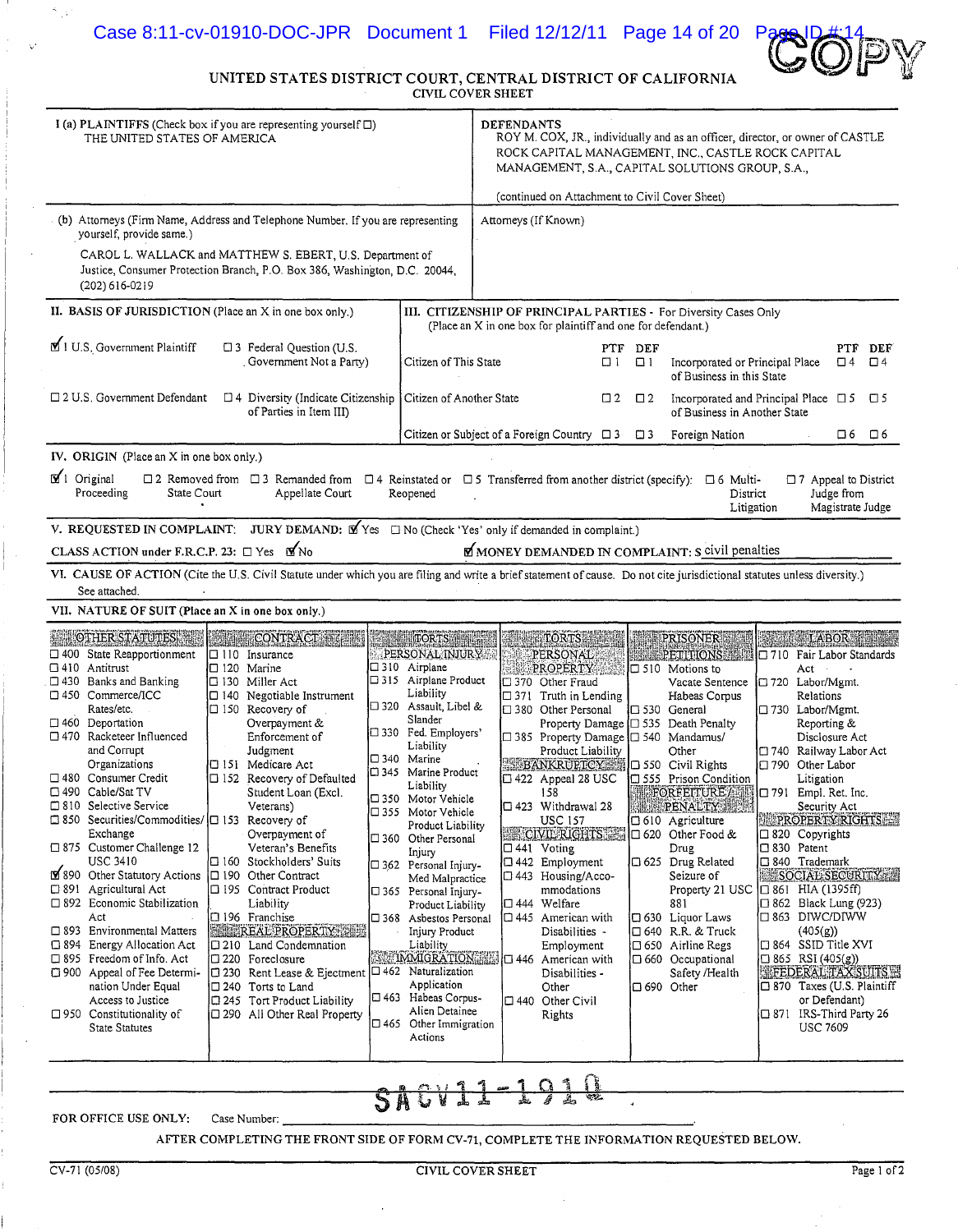#### Case 8:11-cv-01910-DOC-JPR Document 1 Filed 12/12/11 Page 15 of 20 Page ID #:15

#### · UNITED STATES DISTRICT COURT, CENTRAL DISTRICT OF CALIFORNIA CIVIL COVER SHEET

 VIII(a). IDENTICAL CASES: Has this action been previously filed in this court and dismissed, remanded or closed? 5l"No 0 Yes If yes, list case number(s): \_\_\_\_\_\_\_\_\_\_\_\_\_\_\_\_\_\_\_\_\_\_\_\_\_\_\_\_\_\_\_\_\_\_\_\_\_\_\_\_\_\_\_\_\_\_\_\_\_\_ \_ . \_ If yes, list case number(s):

| VIII(b). RELATED CASES: Have any cases been previously filed in this court that are related to the present case? $\Box$ No $\Box$ Yes |  |
|---------------------------------------------------------------------------------------------------------------------------------------|--|
|                                                                                                                                       |  |

 Civil cases are deemed related if a previously filed case and the present case:

(Check all boxes that apply)  $\Box$  A. Arise from the same or closely related transactions, happenings, or events; or

~B. Call for detennination of the same or substantially related or similar questions oflaw and fact; or

DC. For other reasons would entail substantial duplication oflabor ifheard by different judges; or

 $\Box$  D. Involve the same patent, trademark or copyright, and one of the factors identified above in a, b or c also is present.

LX. VENUE: (When completing the following information, use an additional sheet if necessary.)

 (a} List the COlmty in this District; California County outside of this District; State if other than California; or Foreign Country, in which EACH named plaintiff resides.  $\mathbb{E}$  Check here if the government, its agencies or employees is a named plaintiff. If this box is checked, go to item (b). If yes, list case number(s):  $SACV11-1777$  <br>
Civil cases are deemed related if a previously filed case and the present case:<br>
Check all boxes that apply)  $\Box$  A. Arise from the same or closely related transactions, happeni

| County in this District:* | California County outside of this District; State, if other than California; or Foreign Country |
|---------------------------|-------------------------------------------------------------------------------------------------|
|                           |                                                                                                 |
|                           |                                                                                                 |
|                           |                                                                                                 |

 (b) List the County in this District; California County outside of this District; State if other than California; or Foreign Country, in which EACH named defendant resides. Check here if the government, its agencies or employees is a named defendant. If this box is checked, go to item (c).

| Check here if the government, its agencies or employees is a named defendant. If this box is checked, go to item (c).                                                                                                                                    |                                                                                                                                                                                                                            |
|----------------------------------------------------------------------------------------------------------------------------------------------------------------------------------------------------------------------------------------------------------|----------------------------------------------------------------------------------------------------------------------------------------------------------------------------------------------------------------------------|
| County in this District:*                                                                                                                                                                                                                                | California County outside of this District; State, if other than California; or Foreign Country                                                                                                                            |
| Orange County (Castle Rock Capital Management, Inc., Roy M. Cox, Jr.,<br>individually and as an officer, director, or owner)                                                                                                                             | Panama: (Castle Rock Capital Management, S.A.; Capital Solutions Group, S.A.;<br>Transfers Argentina, S.A.); Argentina: (Transfers Argentina, S.A.); Seychelles:<br>(Public Service); Hungary: (Marketing Strategy Group). |
| List the County in this District; California County outside of this District; State if other than California; or Foreign Country, in which EACH claim arose.<br>(c)<br>Note: In land condemnation cases, use the location of the tract of land involved. |                                                                                                                                                                                                                            |
| County in this District:*                                                                                                                                                                                                                                |                                                                                                                                                                                                                            |
|                                                                                                                                                                                                                                                          | California County outside of this District; State, if other than California; or Foreign Country                                                                                                                            |

| County in this District:*                                                                             | California County outside of this District; State, if other than California; or Foreign Country |
|-------------------------------------------------------------------------------------------------------|-------------------------------------------------------------------------------------------------|
| ovange cantry                                                                                         |                                                                                                 |
|                                                                                                       |                                                                                                 |
| * Los Angeles, Orange, San Bernardino, Riverside, Ventura, Santa Barbara, or San Luis Obispo Counties |                                                                                                 |
| Note: In land condemnation cases, use the location of the tract of land involved                      |                                                                                                 |
| X. SIGNATURE OF ATTORNEY (OR PRO PER):                                                                | 2011<br>Date                                                                                    |

 Notice to CounsellParties: The CV-71 (1S-44) Civil Coverlsheet and the infonnation contained herein neither replace nor supplement the filing and service of pleadings or other papers as required by law. This form, approved by the 1udicial Conference of the United States in September 1974, is required pursuant to Local Rule 3-1 is not filed but is used by the Clerk ofthe Court for the purpose of statistics, venue and initiating the civil docket sheet. (For more detailed instructions, see separate instructions sheet.) is

Key to Statistical codes relating to Social Security Cases:

| Nature of Suit Code | Abbreviation | <b>Substantive Statement of Cause of Action</b>                                                                                                                                                                                                                                    |
|---------------------|--------------|------------------------------------------------------------------------------------------------------------------------------------------------------------------------------------------------------------------------------------------------------------------------------------|
| 861                 | HIA          | All claims for health insurance benefits (Medicare) under Title 18, Part A, of the Social Security Act, as amended.<br>Also, include claims by hospitals, skilled nursing facilities, etc., for certification as providers of services under the<br>program. (42 U.S.C. 1935FF(b)) |
| 862                 | <b>BL</b>    | All claims for "Black Lung" benefits under Title 4, Part B, of the Federal Coal Mine Health and Safety Act of 1969.<br>(30 U.S.C. 923)                                                                                                                                             |
| 863                 | <b>DIWC</b>  | All claims filed by insured workers for disability insurance benefits under Title 2 of the Social Security Act, as<br>amended; plus all claims filed for child's insurance benefits based on disability. $(42 \text{ U.S.C. } 405(g))$                                             |
| 863                 | <b>DIWW</b>  | All claims filed for widows or widowers insurance benefits based on disability under Title 2 of the Social Security<br>Act, as amended. (42 U.S.C. 405(g))                                                                                                                         |
| 864                 | SSID         | All claims for supplemental security income payments based upon disability filed under Title 16 of the Social Security<br>Act, as amended.                                                                                                                                         |
| 865                 | RSI          | All claims for retirement (old age) and survivors benefits under Title 2 of the Social Security Act, as amended. (42<br>U.S.C. (g)                                                                                                                                                 |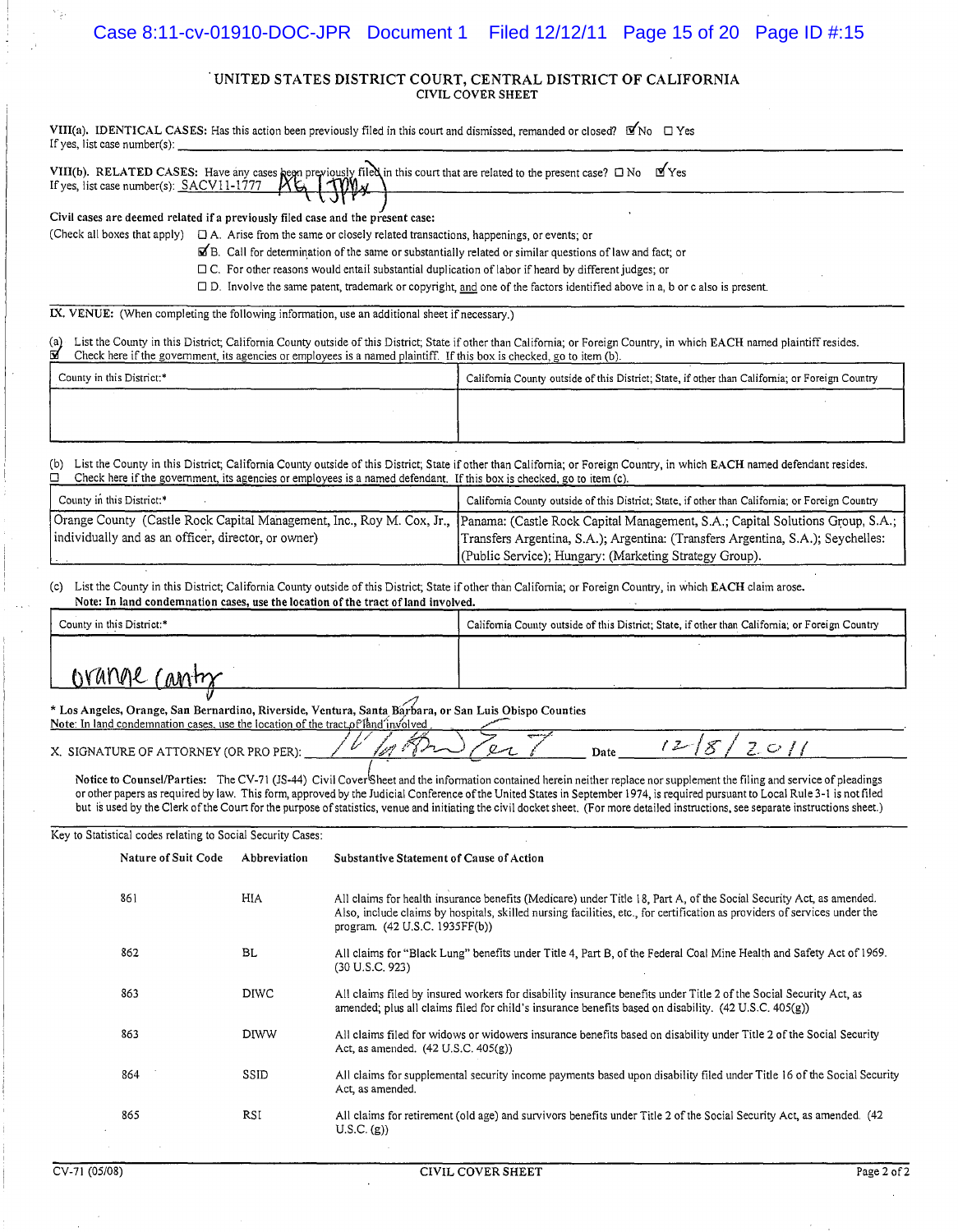Attachment to Civil Cover Sheet for United States v. Roy Cox, Jr., *et al.* 

#### **I(a). DEFENDANTS**

 TRANSFERS ARGENTINA, S.A., PUBLIC SERVICE,MARKETING STRATEGY GROUP, and CASTLE ROCK CAPITAL MANAGEMENT, INC., a Nevada corporation, CASTLE ROCK CAPITAL MANAGEMENT, S.A., a foreign corporation, CAPITAL SOLUTIONS GROUP, S.A., a foreign corporation, TRANSFERS ARGENTINA, S.A., a foreign corporation, PUBLIC SERVICE, a foreign corporation, and MARKETING STRATEGY GROUP, a foreign corporation.

#### **VI. CAUSE OF ACTION**

 Federal Trade Commission Act, IS U.S.C. Section 4S(a), and the Telemarketing Sales Rule, 16 C.P.R. Part 310:

 The complaint alleges that defendants engaged in abusive telemarketing sales practices, and also assisted and facilitated in the abusive telemarketing sales practices of telemarketers, and seeks civil penalties, a permanent injunction, and other equitable relief to remedy defendants' violations.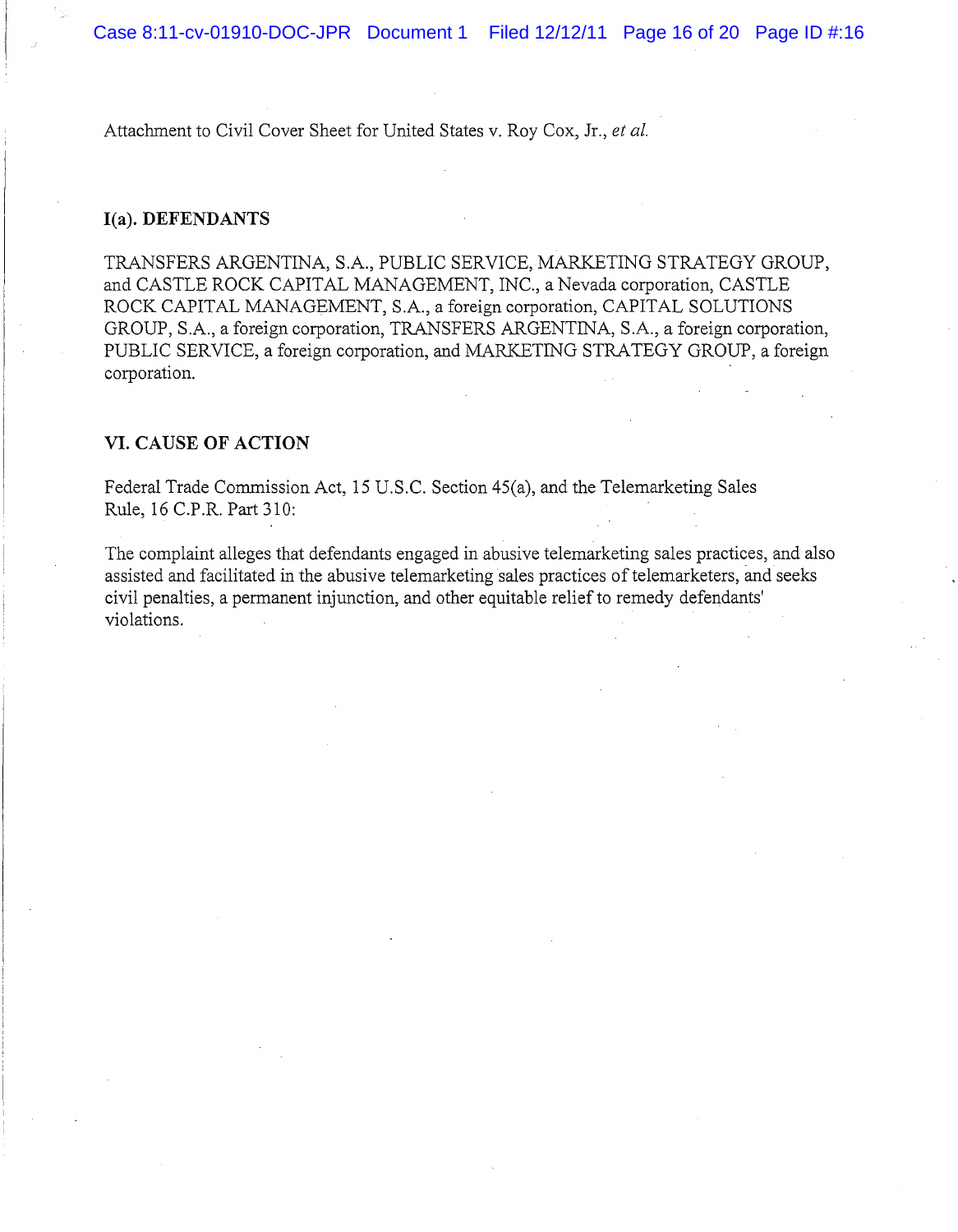# UNITED STATES DISTRICT COURT CENTRAL DISTRICT OF CALIFORNIA

#### NOTICE OF ASSIGNMENT TO UNITED STATES MAGISTRATE JUDGE FOR DISCOVERY

 This case has been assigned to District Judge David O. Carter and the assigned discovery Magistrate Judge is Jean P. Rosenbluth.

The case number on all documents filed with the Court should read as follows:

## SACV11- 1910 DOC (JPRx)

 Pursuant to General Order 05-07 of the United States District Court for the Central District of California, the Magistrate Judge has been designated to hear discovery related motions.

All discovery related motions should be noticed on the calendar of the Magistrate Judge

#### NOTICE TO COUNSEL

------\_\_\_\_\_\_\_\_\_\_\_\_\_\_\_\_\_\_\_\_\_\_\_\_\_\_\_\_\_\_\_\_\_ 0 --------------------------------------\_.

 A copy of this notice must be served with the summons and complaint on all defendants (if a removal action is filed, a copy of this notice must be served on all plaintiffs).

Subsequent documents must be filed at the following location:

 312 N. Spring St., Rm. G·B  Los Angeles, CA 90012 **[ ] Western Division** 

[X] Southern Division 411 West Fourth St., Rm. 1·053 Santa Ana, CA 92701·4516

U Eastern Division 3470 Twelfth St., Rm. 134 Riverside, CA 92501

Failure to file at the proper location will result in your documents being returned to you.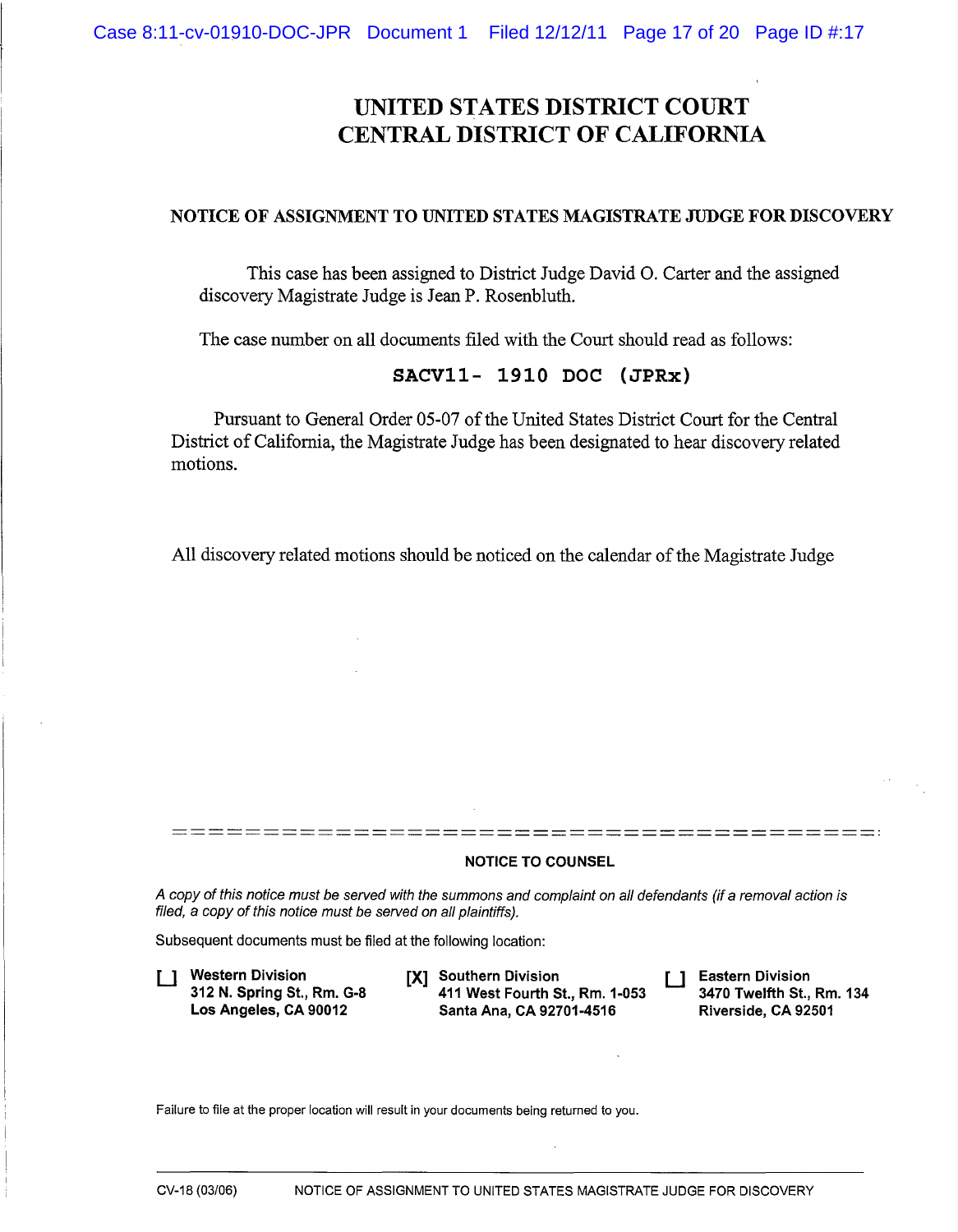| Case 8:11-cv-01910-DOC-JPR Document 1 Filed 12/12/11 Page 18 of 20 Page ID #:18<br>Name & Address:<br>Carol L. Wallack and Matthew S. Ebert<br><b>Consumer Protection Branch</b><br>U.S. Department of Justice<br>P.O. Box 386<br>Washington, D.C. 20044-0386 | ORIGINAL                                                       |  |  |  |  |  |  |
|---------------------------------------------------------------------------------------------------------------------------------------------------------------------------------------------------------------------------------------------------------------|----------------------------------------------------------------|--|--|--|--|--|--|
| UNITED STATES DISTRICT COURT<br>CENTRAL DISTRICT OF CALIFORNIA                                                                                                                                                                                                |                                                                |  |  |  |  |  |  |
| THE UNITED STATES OF AMERICA<br>PLAINTIFF(S)<br>V.<br>ROY M. COX, JR.,<br>(CONTINUED IN ATTACHMENT 1)                                                                                                                                                         | <b>CASE NUMBER</b><br>$SACV11-191QDO(CJPPX)$<br><b>SUMMONS</b> |  |  |  |  |  |  |
| DEFENDANT(S).                                                                                                                                                                                                                                                 |                                                                |  |  |  |  |  |  |

#### TO: DEFENDANT(S):

 $\mathcal{L}^2$ 

A lawsuit has been filed against you.

Within  $\frac{21}{10}$  days after service of this summons on you (not counting the day you received it), you must serve on the plaintiff an answer to the attached  $\blacksquare$  complaint  $\Box$  amended complaint  $\Box$  counterclaim  $\Box$  cross-claim or a motion under Rule 12 of the Federal Rules of Civil Procedure. The answer motion must be served on the plaintiff's attorney, Carol J judgment by default will be entered against you for the relief demanded in the complaint. You also must file your answer or motion with the court. or motion must be served on the plaintiff's attorney, Carol L. Wallack and Matthew S. Ebert, whose address is Consumer Protection Branch U.S. Dept. of Justice P.O. Box 386 Washington, D.C. 20044 . If you fail to do so,

|        | DEC 12 2011 | Clerk, U.S. District Court |
|--------|-------------|----------------------------|
|        |             |                            |
| Dated: |             | Bv:                        |
|        |             | Dei                        |
|        |             | (Seal of the Court)        |

 *[Use 60 days* if *the defendant* is *the United States or a United States agency, or* is *an officer or employee of the United States, Allowed 60 days by Rule 12(a)(3)).*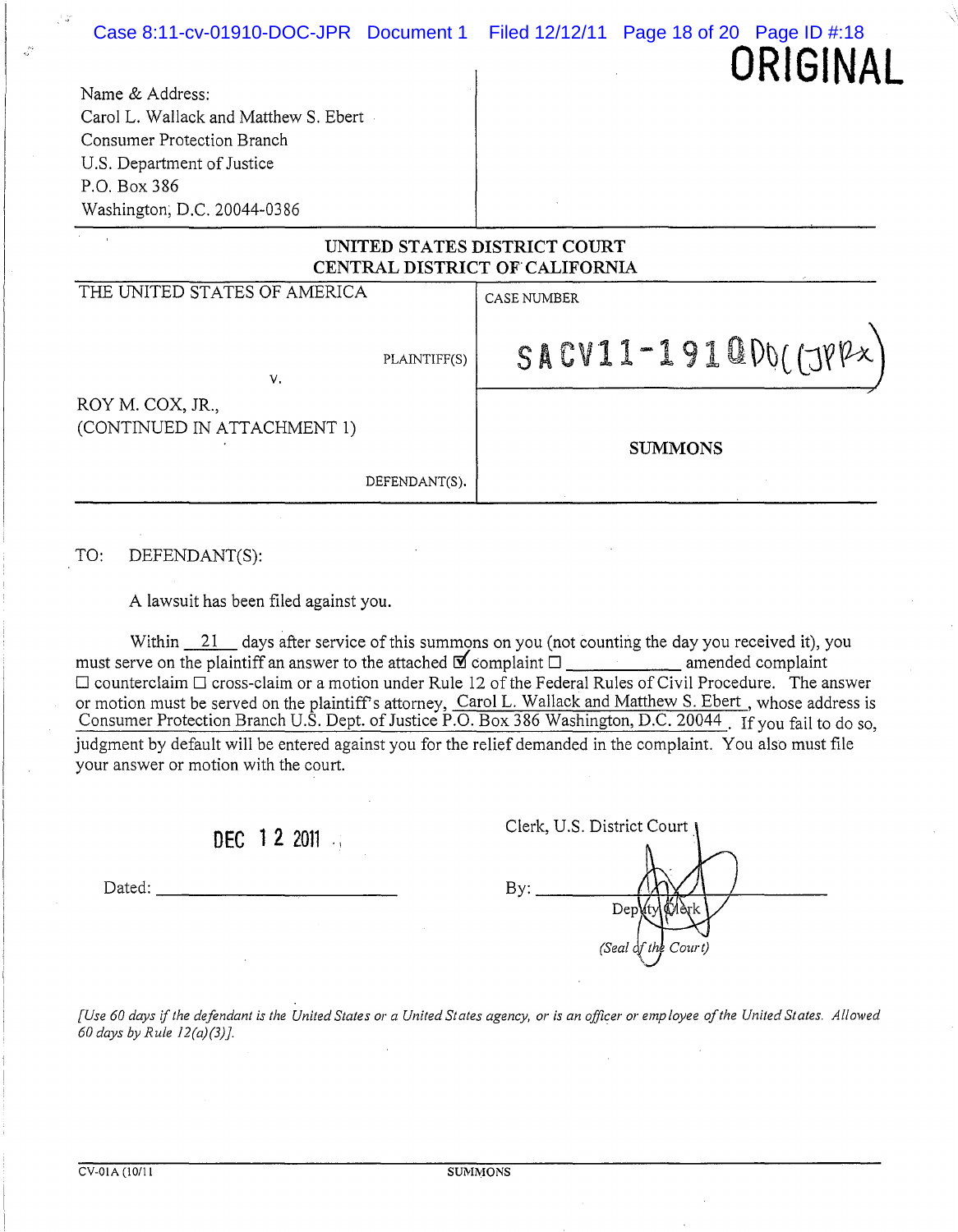Attachment to Summons for United States v. Roy Cox, Jr., *et al.* 

 individually and as an officer, director, or owner of CASTLE ROCK CAPITAL MANAGEMENT, INC., CASTLE ROCK CAPITAL MANAGEMENT, S.A., CAPITAL SOLUTIONS GROUP, S.A., TRANSFERS ARGENTINA, S.A., PUBLIC SERVICE, MARKETING STRATEGY GROUP, and CASTLE ROCK CAPITAL MANAGEMENT, INC., a Nevada corporation, CASTLE ROCK CAPITAL MANAGEMENT, S.A., a foreign corporation, CAPITAL SOLUTIONS GROUP, S.A., a foreign corporation, TRANSFERS ARGENTINA, S.A., a foreign corporation, PUBLIC SERVICE, a foreign corporation, and MARKETING STRATEGY GROUP, a foreign corporation,

Defendants.